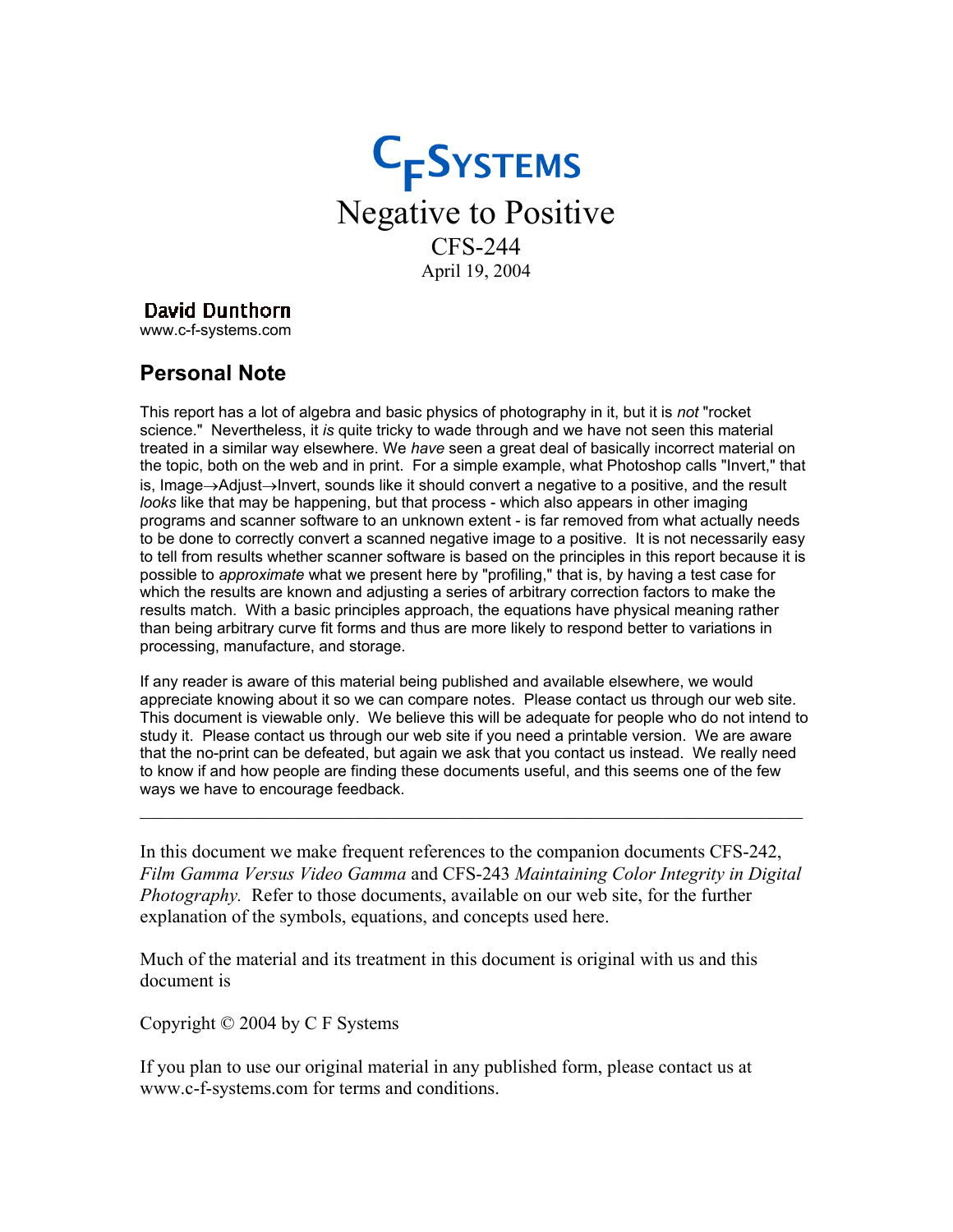### **Negative, Positive, and the S-Curve**

In CFS-242, *Film Gamma Versus Video Gamma*, we dealt with the S-curve, used to describe traditional or silver-based images, expressing the sensitivity of film to light. This S-curve relationship is physically measured for each type of film under specific processing:



Figure 1 S-Curve for a Negative Photographic Film

Where the straight line portion of the "S" has the equation:

 $d_N = \gamma_N \log_{10}(E/E_{NRef})$ 

Here *d* is the photographic density, with  $d = 0$  meaning transparent film and as *d* becomes larger, transparency decreases (the film becomes darker). *E* is the light exposure the film receives, measured in candela-sec/m<sup>2</sup> or similar units.  $\gamma_N$  is the slope of the straight-line portion of the S-curve.  $E_{Nref}$  is the exposure for which  $d = 0$  when the straight-line portion is extrapolated through the log *E* axis.

Photographic density is the base 10 logarithm of an intensity ratio. In this case, it is the ratio between the intensity of the light impinging on a the negative to the light passing through a the negative. That is:

$$
d = \log_{10}\left(\frac{I_{\text{max}}}{I}\right)
$$

Such intensity ratios turn up very often in digital photography and are usually the inverse of the one above, whence they become *normalized*, confined between 0 and 1 in value.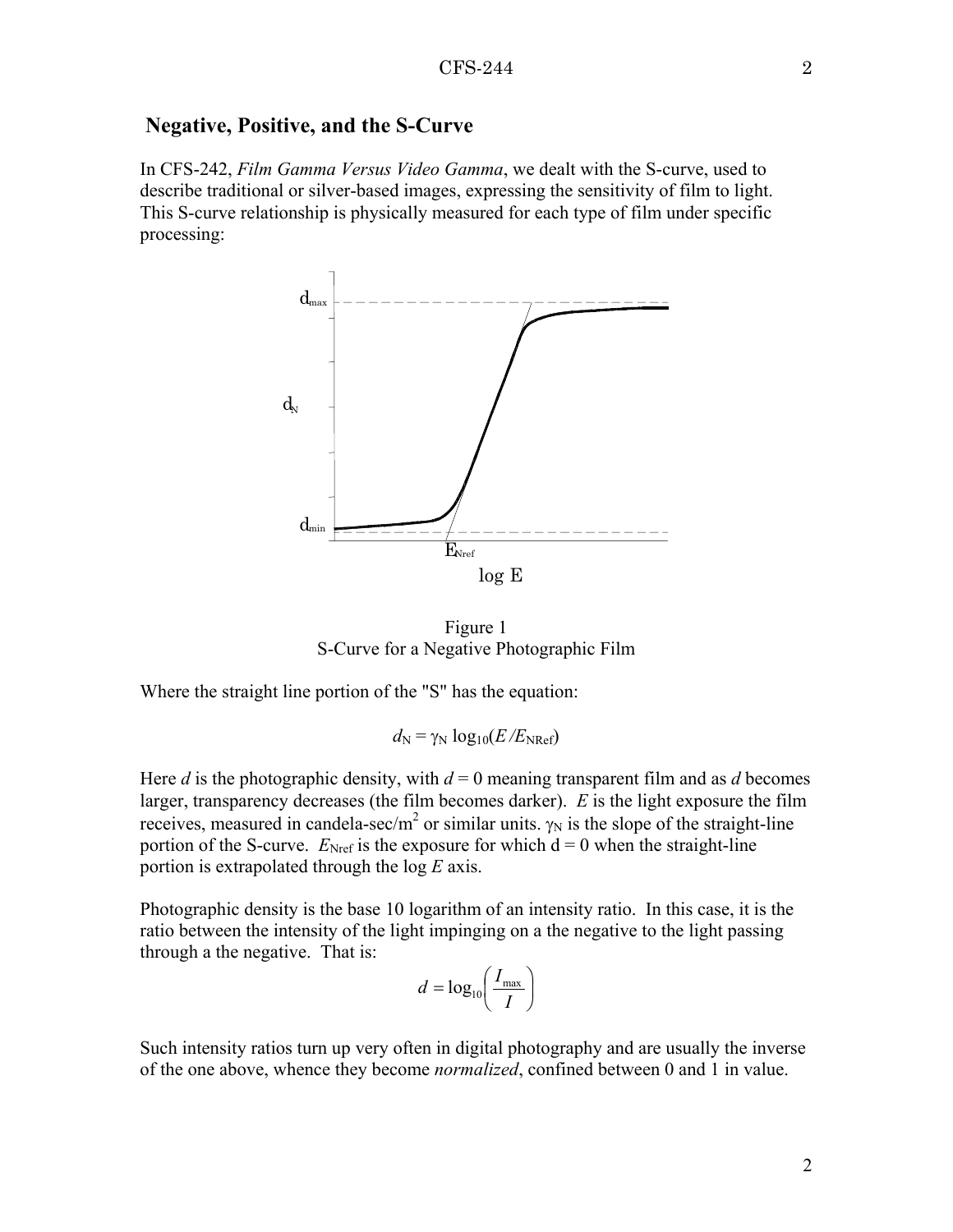We use the notation  $J = I/I_{\text{max}}$  as a shorthand for such normalized intensity ratios, and thus  $d = -\log_{10}(J)$ .

In CFS-242, *Film Gamma Versus Video Gamma*, we also showed that a positive silverbased image has a similar form to the negative, but with the "S" mirror reversed, and with the straight-line portion having the equation:

$$
d_P = -\gamma_P \log_{10}(E/E_{\text{Pref}})
$$

We showed that this is true whether the positive image is produced by reversal processing, such as is done for slides, or is printed as a positive from a negative.

#### **Tracing the Path from Negative through to Positive**

The process under investigation involves producing a positive image from a scene by first creating a negative film image. There will be separate exposures for the positive and negative images and we use  $E<sub>S</sub>$  as the exposure to the scene for the negative and  $E<sub>N</sub>$  as the exposure to the illuminated negative to produce the positive:

$$
d_{\rm N} = \gamma_{\rm N} \log_{10}(E_{\rm S}/E_{\rm Nref})
$$
  

$$
d_{\rm P} = \gamma_{\rm P} \log_{10}(E_{\rm N}/E_{\rm Pref})
$$

To find what exposure the positive media will get from light passing through the negative media, we apply the definition of density for the negative and use the *J* notation for the normalized intensity ratio:

$$
d_N \equiv \log_{10}(I_{Nmax}/I_N) = -\log_{10}(I_N/I_{Nmax}) = -\log_{10}(J_N)
$$

The exposure to produce this density will be proportional to the scene intensity applied for an exposure time  $t_S$  through a *f*-aperture:  $E_S/E_{Nref} = k_N J_S$ , so that

$$
d_N = \gamma_N \log_{10}(k_N J_S)
$$

The  $k_N$  is a single constant factor relating scene intensity ratios to negative densities. One can think of  $k_N$  as being determined by taking a light meter reading of the scene. Make  $k_N$  larger and the negative of the scene will be darkened, with  $k_N$  smaller, the negative will be thin. In any case, we will be selecting some specific  $J_s = J_{SR}$  that we want to result in some specific density in the negative,  $d_N = d_{NR}$ , or equivalently  $J_N = J_{NR}$  so:

$$
d_{\rm NR} = \gamma_{\rm N} \log_{10}(k \, J_{\rm SR}) = \gamma_{\rm N} \log_{10}(k_{\rm N}) + \gamma_{\rm N} \log_{10}(J_{\rm SR})
$$
  
-log<sub>10</sub>( $J_{\rm NR}$ ) =  $\gamma_{\rm N} \log_{10}(k \, J_{\rm SR}) = \gamma_{\rm N} \log_{10}(\kappa k) + \gamma_{\rm N} \log_{10}(J_{\rm SR})$ 

So, since

$$
d_{N} = \gamma_{N} \log_{10}(k \, J_{S})
$$
  

$$
\log_{10}(J_{N}) = -\gamma_{N} \log_{10}(J_{S}) - \gamma_{N} \log_{10}(k) = -\gamma_{N} \log_{10}(J_{S}) + \log_{10}(J_{NR}) + \gamma_{N} \log_{10}(J_{SR})
$$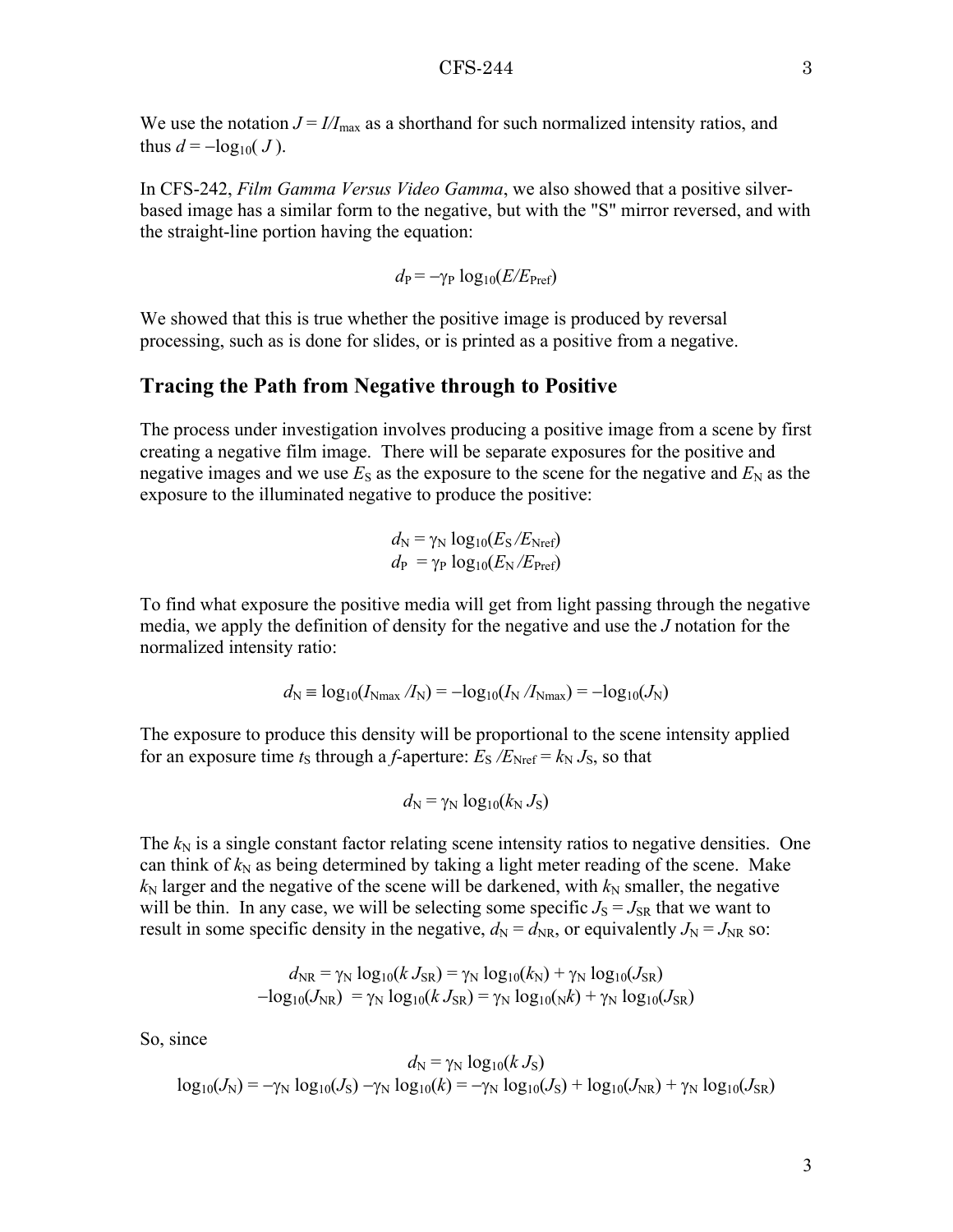$$
\pmb{J}_N=\frac{\pmb{J}_{\mathit{SR}}^{\gamma_N}\pmb{J}_{\mathit{NR}}}{\pmb{J}_{\mathit{S}}^{\gamma_N}}
$$

or

$$
\frac{J_{\scriptscriptstyle N}}{J_{\scriptscriptstyle NR}}\!=\!\!\left(\frac{J_{\scriptscriptstyle SR}}{J_{\scriptscriptstyle S}}\right)^{\!\!\gamma_{\scriptscriptstyle N}}
$$

The exposure for the positive will be this intensity applied for an exposure time  $t_N$ through a *f*-aperture so that  $E_N/E_{\text{Pref}} = k_P J_N$  where  $k_P$  accounts for both the exposure time and *f*-aperture applied to the light passing through the negative:

 $d_P = \gamma_P \log_{10}(k_P J_N)$ 

as before, we meter an exposure which will match a specific density in the positive  $d_{PR}$ , or equivalently  $J_{PR}$ , to a specific intensity ratio in the negative  $J_{NN}$  (which may be different than  $J_{\text{NR}}$ ):  $dV = (V I) - \nu \log(L) + \nu \log(L)$ 

$$
d_{PR} = \gamma_P \log_{10}(K J_{NN}) = \gamma_P \log_{10}(k_P) + \gamma_P \log_{10}(J_{NN})
$$
  
-log<sub>10</sub>( $J_{PR}$ ) =  $\gamma_P \log_{10}(K J_{NN}) = \gamma_P \log_{10}(k_P) + \gamma_P \log_{10}(J_{NN})$ 

$$
log_{10}(J_{P}) = -\gamma_{P} log_{10}(J_{N}) - \gamma_{P} log_{10}(K) = -\gamma_{P} log_{10}(J_{N}) + log_{10}(J_{PR}) + \gamma_{P} log_{10}(J_{NN})
$$

$$
J_{P} = \frac{J_{NN}^{\gamma_{P}} J_{PR}}{J_{N}^{\gamma_{P}}}
$$

or

$$
\frac{J_P}{J_{PR}} = \left(\frac{J_{NN}}{J_N}\right)^{\gamma_P}
$$

### **The Connection between Exposure Parameters**

The base requirement is that the intensity ratios of the positive image match the intensity ratios of the scene, that is,  $J_P = J_S$ :

$$
J_N = \frac{J_{SR}^{y_N} J_{NR}}{J_S^{y_N}}
$$
  
so that 
$$
J_P = \frac{J_{NN}^{y_P} J_{PR}}{J_N^{y_P}} = \frac{J_{NN}^{y_P} J_{PR}}{J_{SR}^{y_N y_P} J_{NR}^{y_P}} J_S^{y_N y_P}
$$

First, it is obvious that to have  $J_P = J_S$  requires *matched gammas*, that is,  $\gamma_N \gamma_P = 1$ , so that

$$
\boldsymbol{J}_{P}=\frac{\boldsymbol{J}_{\boldsymbol{N}\boldsymbol{N}}^{\boldsymbol{\gamma}_{P}}\boldsymbol{J}_{\boldsymbol{P}\boldsymbol{R}}}{\boldsymbol{J}_{\boldsymbol{S}\boldsymbol{R}}\boldsymbol{J}_{\boldsymbol{N}\boldsymbol{R}}^{\boldsymbol{\gamma}_{P}}}\boldsymbol{J}_{\boldsymbol{S}}
$$

4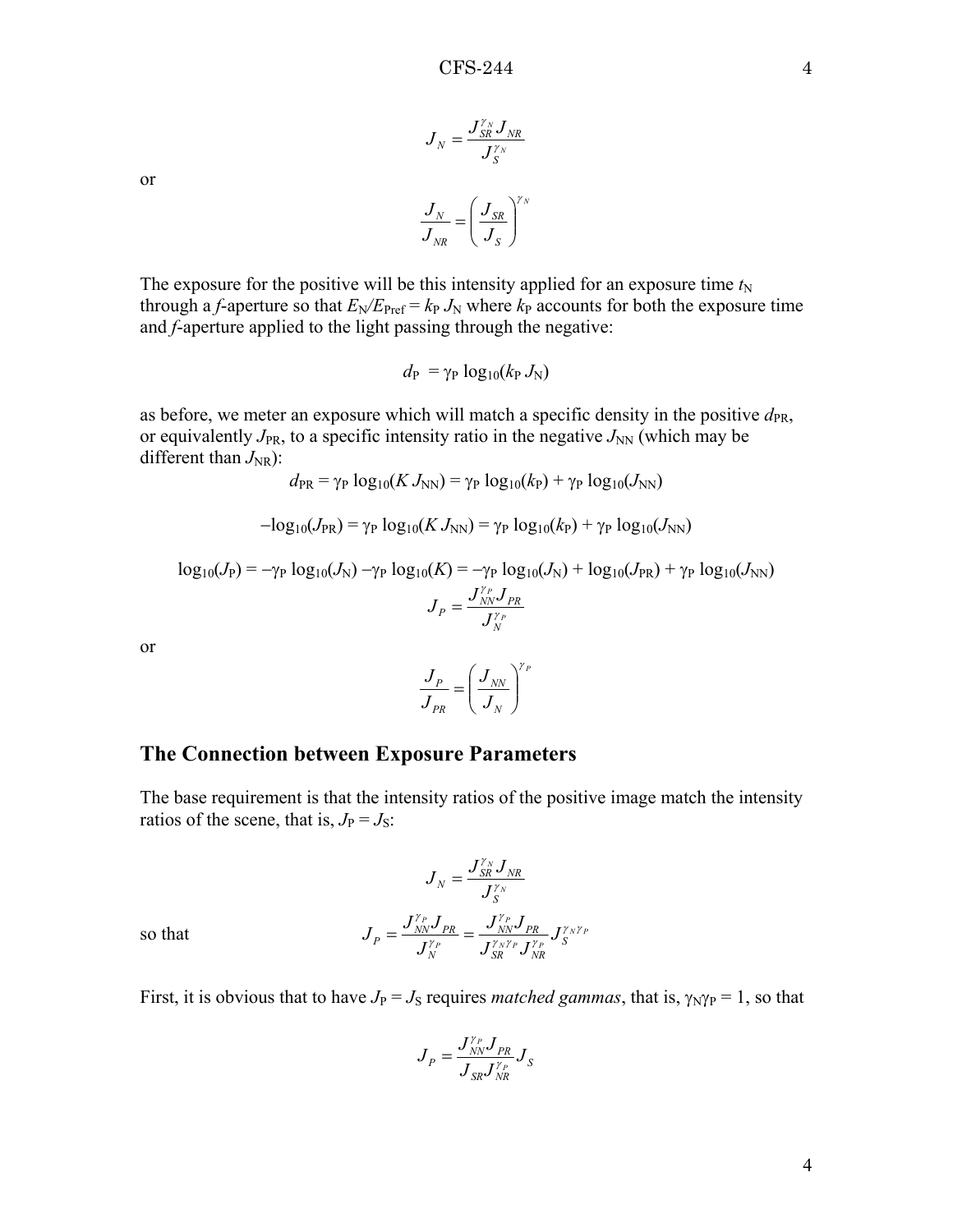and further that  $\frac{6 \text{ NN}}{P} = 1$ 

$$
{J^{\gamma_P}_{N\!N}J_{PR}\over J_{SR}J^{\gamma_P}_{NR}}=
$$

Thus, if we wish the positive image to match the scene,  $J_P = J_S$ , we must have matched gammas and also require that the exposure of the negative and the positive be related:

$$
J_{NN}^{\gamma_P} J_{PR} = J_{SR} J_{NR}^{\gamma_P}
$$
 or 
$$
\frac{J_{PR}}{J_{SR}} = \left(\frac{J_{NR}}{J_{NN}}\right)^{\gamma_P}
$$

### **Numerical Examples of the Scene to Negative to Positive Trace**

The CIE *L*\* "lightness" function is designed to mimic the behavior of human vision (as explained in CFS-243, *Maintaining Color Integrity in Digital Photography*) and runs from  $L^* = 0$ , pure black, to  $L^* = 100$ , the brightest discernable area in a scene. Each increment of 1 in *L*\* approximates a barely visible step in a gray scale from black to white. Each value of  $L^*$  corresponds to an intensity ratio  $Y/Y_n$ , through a somewhat complicated formula. *Y/Y*<sub>n</sub> corresponds to our  $J<sub>S</sub>$ . In Tables 1 and 2 below we use the  $L^*$ scale to trace the resolution of a scene  $J<sub>S</sub>$ , as a positive image,  $J<sub>P</sub>$ , going through an intermediate negative,  $J_N$ . In this way the rows in the table are visually evenly spaced along a gray scale, making it easier to understand what is happening. In preparing Table 1 we chose our exposure so that  $J_{SR} = 1$  and  $d_{NR} = d_{Nmax}$ , that is, the maximum density  $d_{N_{\text{max}}}$  occurs at the maximum intensity ratio in the source. While that appears mathematically sensible and is useful for illustration, note that one does not normally tie exposure to the brightest highlights in real situations.

The requirement for the positive is

$$
{J}^{\gamma}_{{\scriptscriptstyle N\!N\!N}} {J}^{}_{\scriptscriptstyle PR} = {J}^{}_{\scriptscriptstyle SR} {J}^{\gamma}_{{\scriptscriptstyle N\!R}}
$$

If we expose the positive using  $J_{SR} = J_{NN} = 1$ , and use  $\gamma_N = \gamma_P = 1$ , then  $J_{NR} = J_{PR}$ . We have used  $J_{\text{NR}} = J_{\text{PR}} = 0.001107$  which a density range of about 2.95, going from 1 to 100 on the *L*\* scale.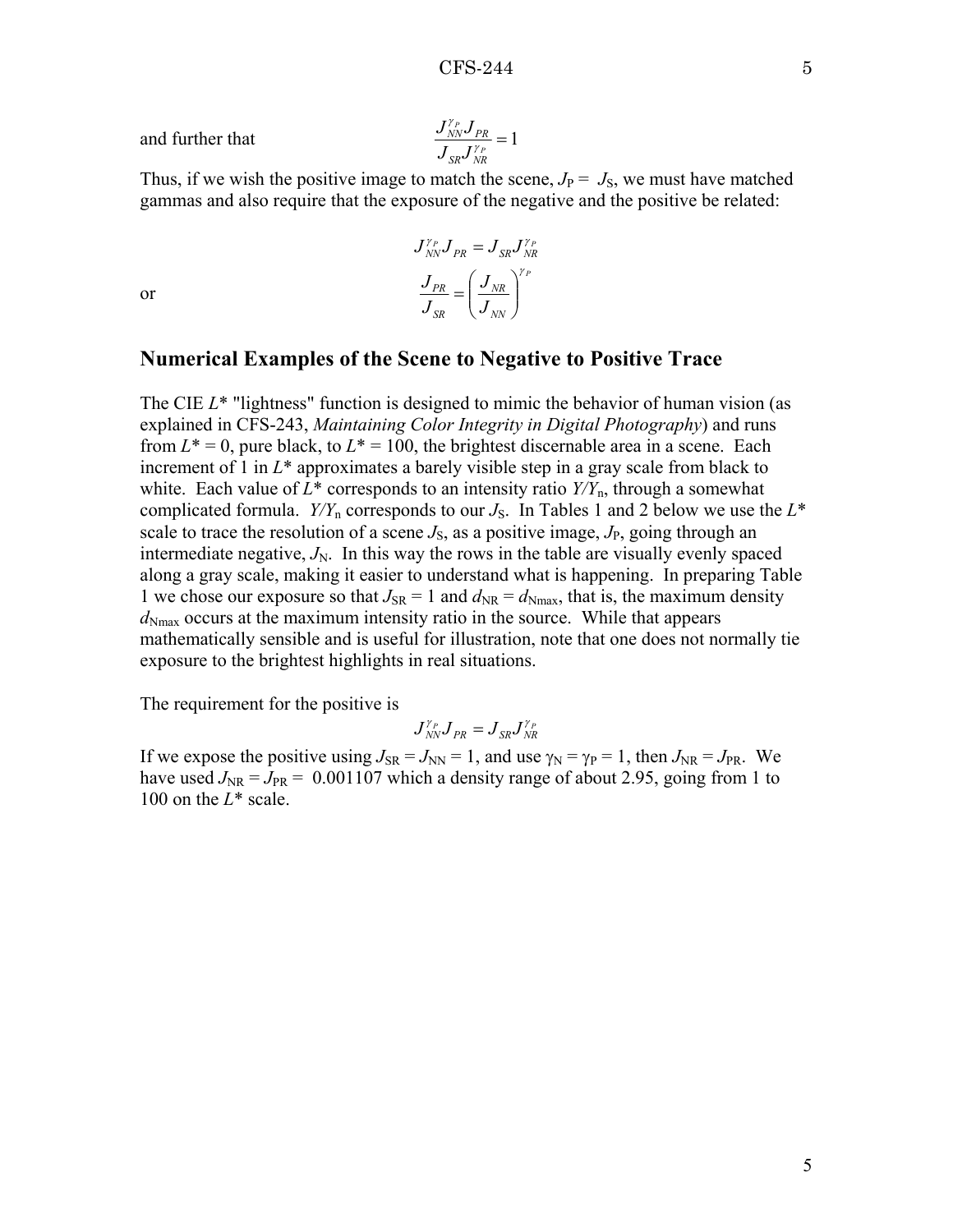| Table 1                                                        |
|----------------------------------------------------------------|
| From Scene through Negative to Positive                        |
| For $\gamma_N = \gamma_P = 1$ and $J_{NR} = J_{PR} = 0.001107$ |

| $L_{\rm S}$ * | $J_{\rm S} = [Y/Y_{\rm n}]_{\rm S}$ | $d_N$    | $J_{\rm N}$ | $L_{\rm N}$ * | $d_{\rm P}$ | $J_{\rm P} = [Y/Y_{\rm n}]_{\rm P}$ | $L_{\rm P}$ * |
|---------------|-------------------------------------|----------|-------------|---------------|-------------|-------------------------------------|---------------|
| 100           |                                     | 2.955832 | 0.001107    |               | 0           |                                     | 100           |
| 96            | 0.900078                            | 2.910112 | 0.001230    | 1.111015      | 0.045720    | 0.900078                            | 96            |
| 92            | 0.807044                            | 2.862729 | 0.001372    | 1.239090      | 0.093103    | 0.807044                            | 92            |
| 88            | 0.720653                            | 2.813558 | 0.001536    | 1.387631      | 0 142274    | 0.720653                            | 88            |
| 84            | 0.640658                            | 2.762458 | 0.001728    | 1.560896      | 0.193374    | 0.640658                            | 84            |
| 80            | 0.566813                            | 2.709272 | 0.001953    | 1.764251      | 0.246560    | 0.566813                            | 80            |
| 76            | 0.498872                            | 2.653822 | 0.002219    | 2.004520      | 0.302010    | 0.498872                            | 76            |
| 72            | 0.436590                            | 2.595906 | 0.002536    | 2.290477      | 0.359926    | 0.436590                            | 72            |
| 68            | 0.379720                            | 2.535296 | 0.002915    | 2.633517      | 0.420536    | 0.379720                            | 68            |
| 64            | 0.328017                            | 2.471728 | 0.003375    | 3.048625      | 0.484104    | 0.328017                            | 64            |
| 60            | 0.281233                            | 2.404899 | 0.003936    | 3.555766      | 0.550933    | 0.281233                            | 60            |
| 56            | 0.239124                            | 2.334456 | 0.004630    | 4.181927      | 0.621376    | 0.239124                            | 56            |
| 52            | 0.201443                            | 2.259985 | 0.005496    | 4.964177      | 0.695847    | 0.201443                            | 52            |
| 48            | 0.167945                            | 2.180998 | 0.006592    | 5.954346      | 0.774834    | 0.167945                            | 48            |
| 44            | 0.138382                            | 2.096912 | 0.008000    | 7.226370      | 0.858920    | 0.138382                            | 44            |
| 40            | 0.112510                            | 2.007022 | 0.009840    | 8.857109      | 0.948810    | 0.112510                            | 40            |
| 36            | 0.090082                            | 1.910468 | 0.012289    | 10.76919      | 1.045364    | 0.090082                            | 36            |
| 32            | 0.070852                            | 1.806182 | 0.015625    | 12.99996      | 1.149650    | 0.070852                            | 32            |
| 28            | 0.054574                            | 1.692816 | 0.020285    | 15.63632      | 1.263016    | 0.054574                            | 28            |
| 24            | 0.041002                            | 1.568638 | 0.027000    | 18.79995      | 1 387194    | 0.041002                            | 24            |
| 20            | 0.029891                            | 1.431366 | 0.037037    | 22.66661      | 1.524466    | 0.029891                            | 20            |
| 16            | 0.020993                            | 1.277908 | 0.052734    | 27.49994      | 1.677924    | 0.020993                            | 16            |
| 12            | 0.014064                            | 1.103932 | 0.078717    | 33.71422      | 1.851900    | 0.014064                            | 12            |
| 8             | 0.008856                            | 0.903092 | 0.124999    | 41.99992      | 2.052740    | 0.008856                            | 8             |
| 4             | 0.004428                            | 0.602060 | 0.250000    | 57.07542      | 2.353772    | 0.004428                            | 4             |
| 1             | 0.001107                            | 0        |             | 100           | 2.955832    | 0.001107                            | 1             |

It can immediately be seen that  $L_S^* = L_P^*$  and  $J_S = J_P$  for the entire table, meaning that the positive image is a match for the scene, which is our base requirement. Closer inspection shows some surprising results. On the negative,  $J_N$ , the entire range of intensities from 0.25 to 1, that is the part of the negative that is about middle gray in the negative (for middle gray,  $J = 0.18$  and  $L^* = 50$ ) through clear, corresponds to only the very darkest grays in the original scene (and in the positive image). In the negative image the very darkest areas, mostly well below middle gray in the negative, are responsible for most of the tones in the final positive image, while all the lighter parts of the negative, from clear through middle gray, form just the first 4 darkest steps out of the 100 steps in the gray scale in the positive image.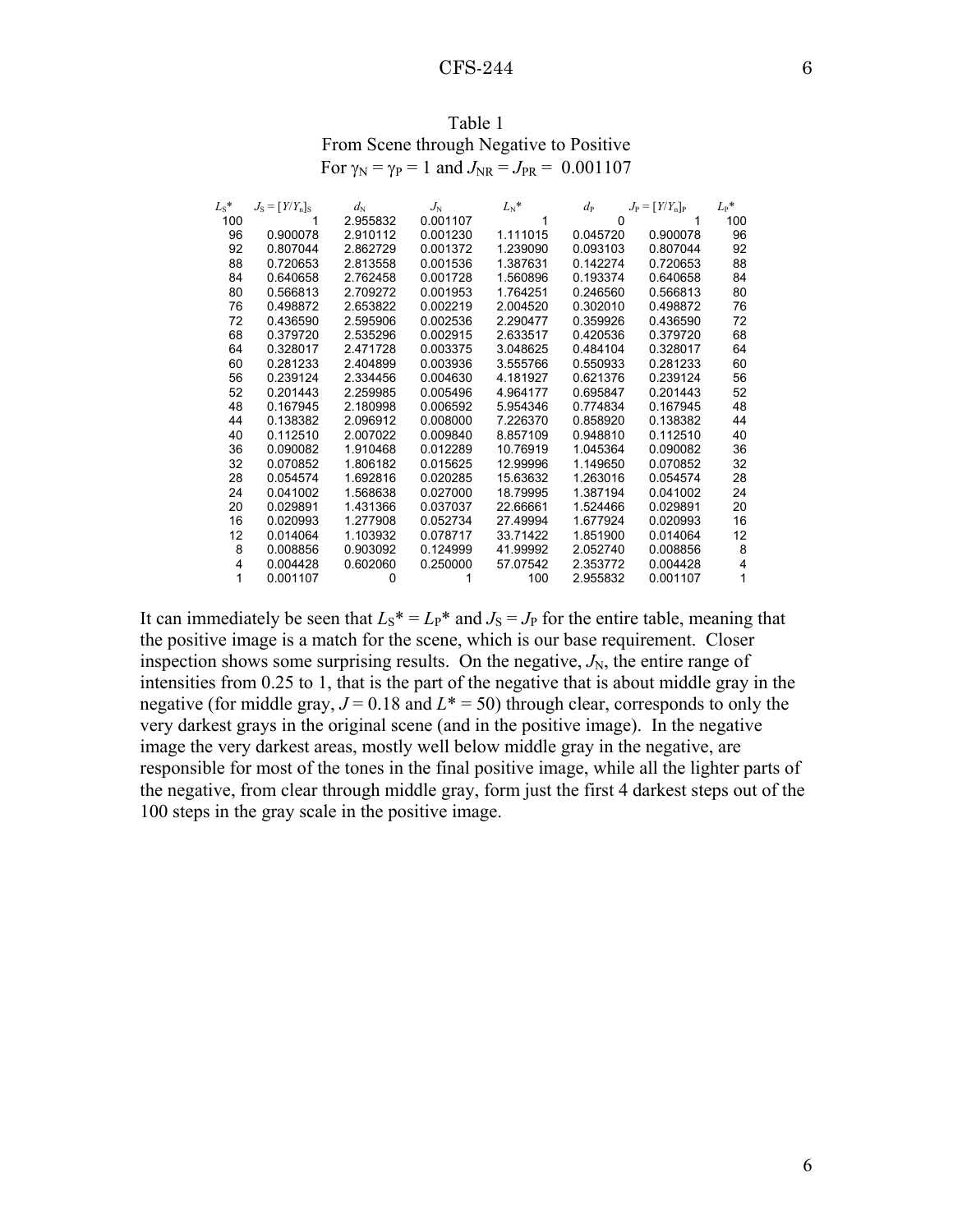

#### **The Connection between Negative and Positive is Extreme**

Positive Intensity Ratio versus Negative Intensity Ratio For  $\gamma_N = \gamma_P = 1$  and  $J_{NR} = J_{PR} = 0.001107$ 

The graph above shows how extreme this relationship really is. The curve barely breaks away from the axes even near the  $(0, 0)$  point in the lower left corner. Most of the intensity ratios in the positive image are represented by just the lowest intensity ratios in the negative, and vice versa. It should be noted that what Photoshop calls "Invert," that is, Image→Adjust→Invert, corresponds to the diagonal dashed line in the above graph, far removed from the actual inversion of a negative to a positive.

Another way of describing the Photoshop Invert is that it *subtracts* the negative image from a totally white image. The belief that this subtraction will actually invert a (film) negative image to an accurate positive is fairly widespread, whether the function is in Photoshop or in other image editing or scanner software. In photographic media, however, it is not intensity ratios, *J's*, which are additive, but *densities*,  $d = \log_{10} J$ , that are additive. See *Mathematical Proof of Photographic Gamma Equation for Positives* in CFS-242, *Film Gamma Versus Video Gamma* - or just think of the way that color compensation filters are added by *density*. Negatives are just complex filters, in which the color of the filter changes for each "pixel." Adding and subtracting densities is the equivalent of multiplying and dividing intensity ratios.

#### **A Numerical Example with Non-Unity Gammas**

Table 2 shows the same trace for a matched gamma where both  $\gamma_N = 0.5$  and  $\gamma_P = 2$ . (To be matched,  $\gamma_N \gamma_P = 1$ ). Again we require that

$$
{J}^{\gamma_P}_{N\!N}{J}^{}_{PR}= {J}^{}_{SR} {J}^{\gamma_P}_{NR}
$$

If we expose again using  $J_{SR} = J_{NN} = 1$ , this time  $\gamma_P = 2$ , and so and  $J_{NR}^2 = J_{PR}$ . We again have used  $J_{PR} = 0.001107$  which corresponds to going from 1 to 100 on the  $L^*$  scale, which is what we wish for the positive image.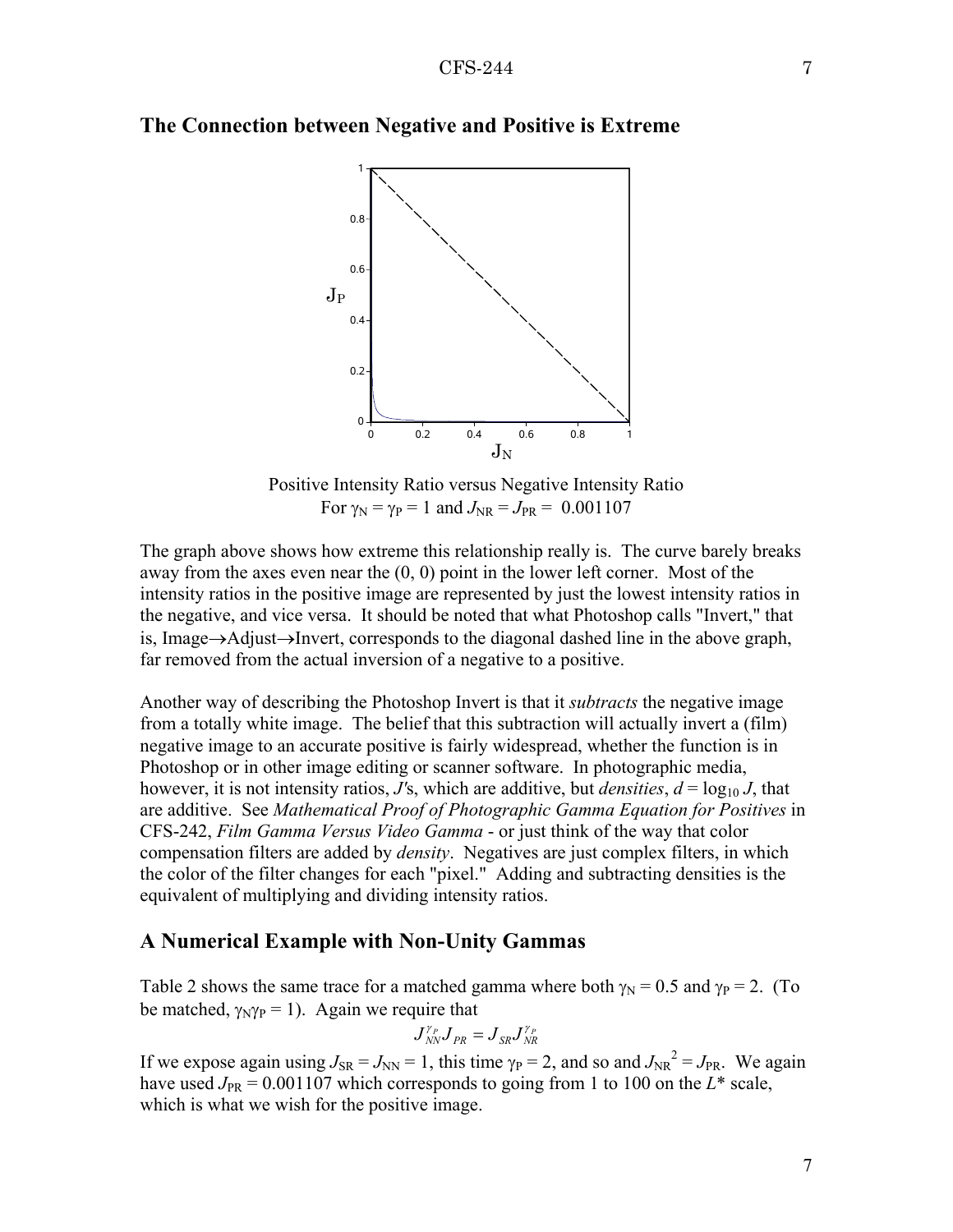#### CFS-244 8

Table 2 represents a thinner negative, that is, one with a lower  $d_{\text{max}}$ . If we allowed the negative to be exposed to the same  $d_{\text{max}}$  as it was in Table 1, it would be possible to make a full-range positive image from a portion of the density range of the negative. There would still be (mathematically) an exact correspondence between the scene intensity ratios and the positive image intensity ratios, at least for the range of ratios covered by the positive image.

| Table 2                                                                                               |
|-------------------------------------------------------------------------------------------------------|
| From Scene through Negative to Positive                                                               |
| For $\gamma_{\rm N}$ = 0.5, $\gamma_{\rm P}$ = 2 and $J_{\rm NR}$ = 0.033272, $J_{\rm PR}$ = 0.001107 |

| $L_{\rm S}$ * | $J_{\rm S} = \left[ \frac{Y}{Y_{\rm n}} \right]_{\rm S}$ | $d_{\rm N}$ | $J_{\rm N}$ | $L_{\rm N}$ * | $d_{\rm P}$ | $J_{\rm P} = [Y/Y_{\rm n}]_{\rm P}$ | $L_{\rm P}$ * |
|---------------|----------------------------------------------------------|-------------|-------------|---------------|-------------|-------------------------------------|---------------|
| 100           |                                                          | 1.477916    | 0.033272    | 21.30949      | O           |                                     | 100           |
| 96            | 0.900078                                                 | 1.455056    | 0.035071    | 21.96989      | 0.045720    | 0.900078                            | 96            |
| 92            | 0.807044                                                 | 1.431365    | 0.037037    | 22.66664      | 0.093103    | 0.807044                            | 92            |
| 88            | 0.720653                                                 | 1.406779    | 0.039194    | 23.40321      | 0 142274    | 0.720653                            | 88            |
| 84            | 0.640658                                                 | 1.381229    | 0.041569    | 24.18355      | 0.193374    | 0.640658                            | 84            |
| 80            | 0.566813                                                 | 1.354636    | 0.044194    | 25.01217      | 0.246560    | 0.566813                            | 80            |
| 76            | 0.498872                                                 | 1.326911    | 0.047107    | 25.89425      | 0.302010    | 0.498872                            | 76            |
| 72            | 0.436590                                                 | 1.297953    | 0.050356    | 26.83581      | 0.359926    | 0.436590                            | 72            |
| 68            | 0.379720                                                 | 1.267648    | 0.053995    | 27.84385      | 0.420536    | 0.379720                            | 68            |
| 64            | 0.328017                                                 | 1.235864    | 0.058095    | 28.92658      | 0.484104    | 0.328017                            | 64            |
| 60            | 0.281233                                                 | 1.202449    | 0.062741    | 30.09369      | 0.550933    | 0.281233                            | 60            |
| 56            | 0.239124                                                 | 1.167228    | 0.068041    | 31.35677      | 0.621376    | 0.239124                            | 56            |
| 52            | 0.201443                                                 | 1.129992    | 0.074132    | 32.72971      | 0.695847    | 0.201443                            | 52            |
| 48            | 0.167945                                                 | 1.090499    | 0.081190    | 34.22944      | 0.774834    | 0.167945                            | 48            |
| 44            | 0.138382                                                 | 1.048456    | 0.089443    | 35.87674      | 0.858920    | 0.138382                            | 44            |
| 40            | 0.112510                                                 | 1.003511    | 0.099195    | 37.69753      | 0.948810    | 0.112510                            | 40            |
| 36            | 0.090082                                                 | 0.955234    | 0.110858    | 39.72456      | 1.045364    | 0.090082                            | 36            |
| 32            | 0.070852                                                 | 0.903091    | 0.125000    | 41.99996      | 1.149650    | 0.070852                            | 32            |
| 28            | 0.054574                                                 | 0.846408    | 0.142427    | 44.57898      | 1.263016    | 0.054574                            | 28            |
| 24            | 0.041002                                                 | 0.784319    | 0.164316    | 47.53577      | 1.387194    | 0.041002                            | 24            |
| 20            | 0.029891                                                 | 0.715683    | 0.192450    | 50.97259      | 1.524466    | 0.029891                            | 20            |
| 16            | 0.020993                                                 | 0.638954    | 0.229639    | 55.03515      | 1.677924    | 0.020993                            | 16            |
| 12            | 0.014064                                                 | 0.551966    | 0.280565    | 59.93977      | 1.851900    | 0.014064                            | 12            |
| 8             | 0.008856                                                 | 0.451546    | 0.353553    | 66.02433      | 2.052740    | 0.008856                            | 8             |
| 4             | 0.004428                                                 | 0.301030    | 0.500000    | 76.06926      | 2.353772    | 0.004428                            | 4             |
| 1             | 0.001107                                                 | 0           |             | 100           | 2.955832    | 0.001107                            | 1             |



Positive Intensity Ratio versus Negative Intensity Ratio For  $\gamma_N = 0.5$ ,  $\gamma_P = 2$  and  $J_{NR} = 0.033272$ ,  $J_{PR} = 0.001107$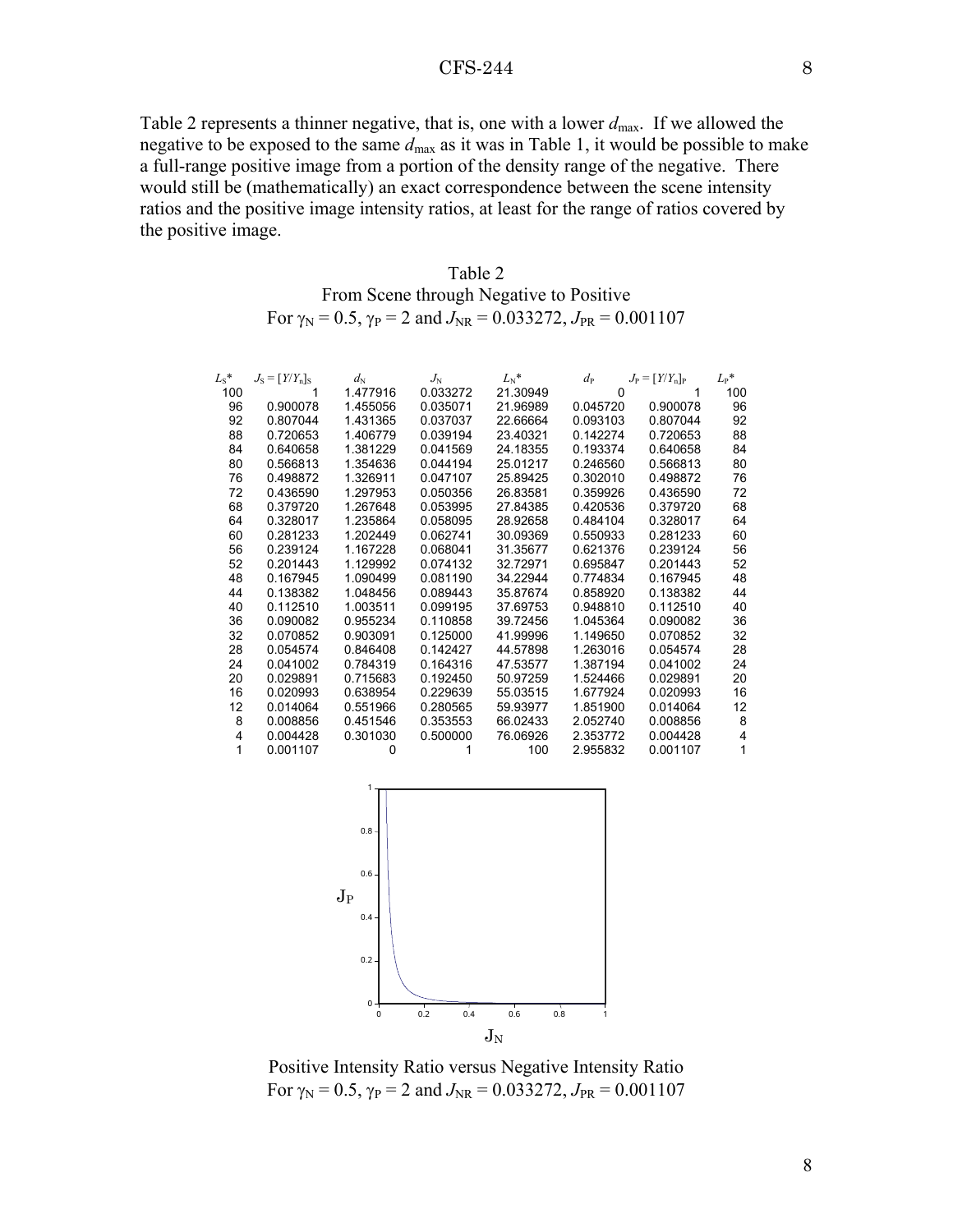The graph shows that the relationship between corresponding positive and negative intensity ratios is still very extreme.

The practice of using a low-gamma negative has been widely used in manufacturing color negative films. Film (like most media) is largely limited by its  $d_{\text{max}}$ . When negative film is made with a low gamma (low contrast), the same  $d_{\text{max}}$  capability allows it to accurately represent a much wider range of scene intensity ratios, so that it has much wider exposure latitude. When the negative is printed on media with a matched gamma (higher contrast), intensity ratios from the scene will be correctly represented, but of course the positive print will represent only the range of intensity ratios that falls within its *d*max capability. A thin "underexposed" negative will print well but so will a dark "overexposed" negative. The quote marks are intended to mean that the negatives appear to be under- or over-exposed but are within the expanded latitude of the color negative film and so not actually under- or over-exposed.

Before we can effectively deal with real world inversion of negative to positive, we must first deal with the much maligned "orange mask."

# **The Infamous Orange Mask**

To judge from advice given on the web, it is widely believed that the problems in dealing with color negatives are due mostly to the color mask, the pronounced orange, blue, or other color cast seen on most types of color negative. In actuality, the mask is equivalent to a uniform colored filter sandwiched with a negative color image that is more accurate than could be obtained otherwise and more accurate than any positive color film. All that is necessary to completely correct for the mask is to add a filter of complimentary color to the mask.

# **Why the Orange Mask?**

The colored dye molecules used to form images in color film are chemically combined with "coupler" molecules so that the combined molecule is colorless and transparent. When the film is developed, light exposed grains of silver halide are converted to silver metal to form the image. Coupled dye molecules adjacent to the sites where silver grains are formed break apart, releasing the dye molecule in its colored form, and the dye molecules form the colored image. In color film the dyes are normally: magenta, which passes red and blue light freely but blocks green light; cyan, which passes green light and blue light freely but blocks red; and yellow, which passes red light and green light freely but blocks blue. The problem is that very few types of dyes can be made to work chemically as required to form the coupled compounds that properly break apart during film development. Consequently, the actual dyes that are used are not at all perfect. For instance, the magenta dye typically blocks some of the blue light it is supposed to pass freely, and the cyan typically blocks some of the blue and green light that it is supposed to pass freely.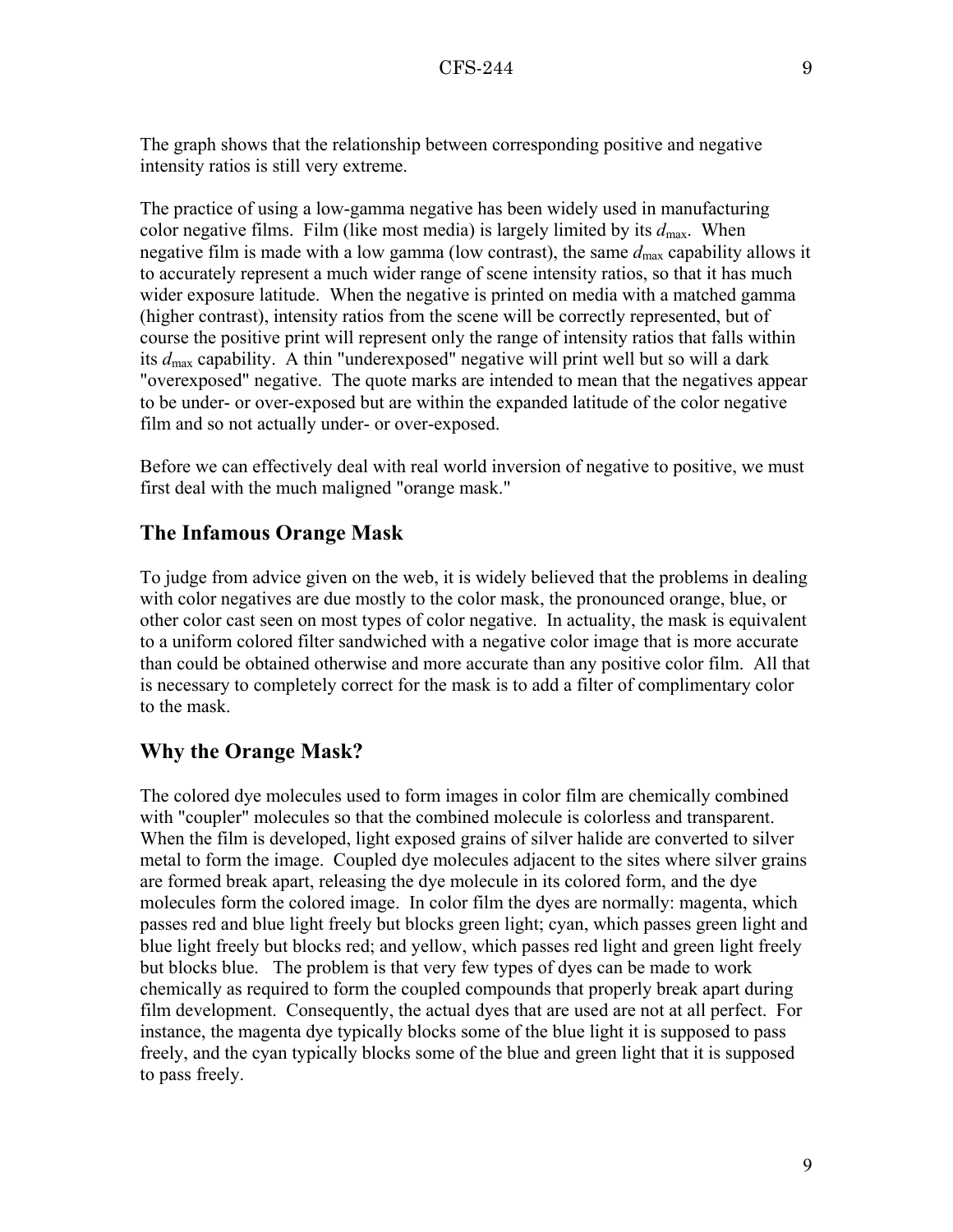A clever way of improving the dye action was introduced very early in color negative history. Instead of combining the dye molecules with coupler molecules that made them colorless, the dye was combined with a coupler chosen so that the compound had exactly the same light absorption as the *unwanted* absorption of the dye molecule. So, the magenta dye would be combined with a coupler producing a yellow-colored compound so it would absorb some blue light just like the imperfect magenta dye, and the cyan dye would be combined with a coupler producing a pinkish compound that would absorb some blue and green light, just like the imperfect cyan dye. The pinkish and yellow colors together formed the orange mask. If during film development some silver halide was reduced to silver, causing a nearby magenta dye molecule to break loose of its coupler, that meant the yellow coupled dye molecule had been broken and the yellow was gone. So, throughout the image, *either* a magenta dye molecule would be present or the yellow coupled dye molecule remained. Either way, the same amount of blue light would be absorbed, so the effect is like placing a yellow filter over a clear  $-$  but more perfect  $$ negative. The same action with the cyan dye places a pinkish filter over the whole image. So, the entire mask effect is a filter that can be cancelled by adding a filter complimentary to the mask color - and brightening the image to compensate for the darkening from the resulting "neutral density" filter.

# **Dealing with the Orange Mask**

This is how "difficult" it is to deal with the infamous "orange mask" in Photoshop. Scan in a color negative, using "raw" (linear) mode, 16 bits/channel, and preferably as a positive, or "slide." The reason for this latter is that most scanners really will deliver a raw linear scan for a slide, but many will attempt their own "orange mask" correction on what they deliver as a "raw linear" scan of a negative. Arrange the negative so that some of the orange mask that is between frames shows at the edge of the scan - between frames rather than at the film edge to avoid possible film edge effects. The following shows the Photoshop Levels histograms for the Red, Green, and Blue channels for a color negative with quite a bit of edge showing:



In each case, the smaller lump at the right of the histogram represents the orange mask. Since this mask is the result of placing a (fairly) uniform orange filter over the image, all that needs to be done is to make the mask "clear" or white.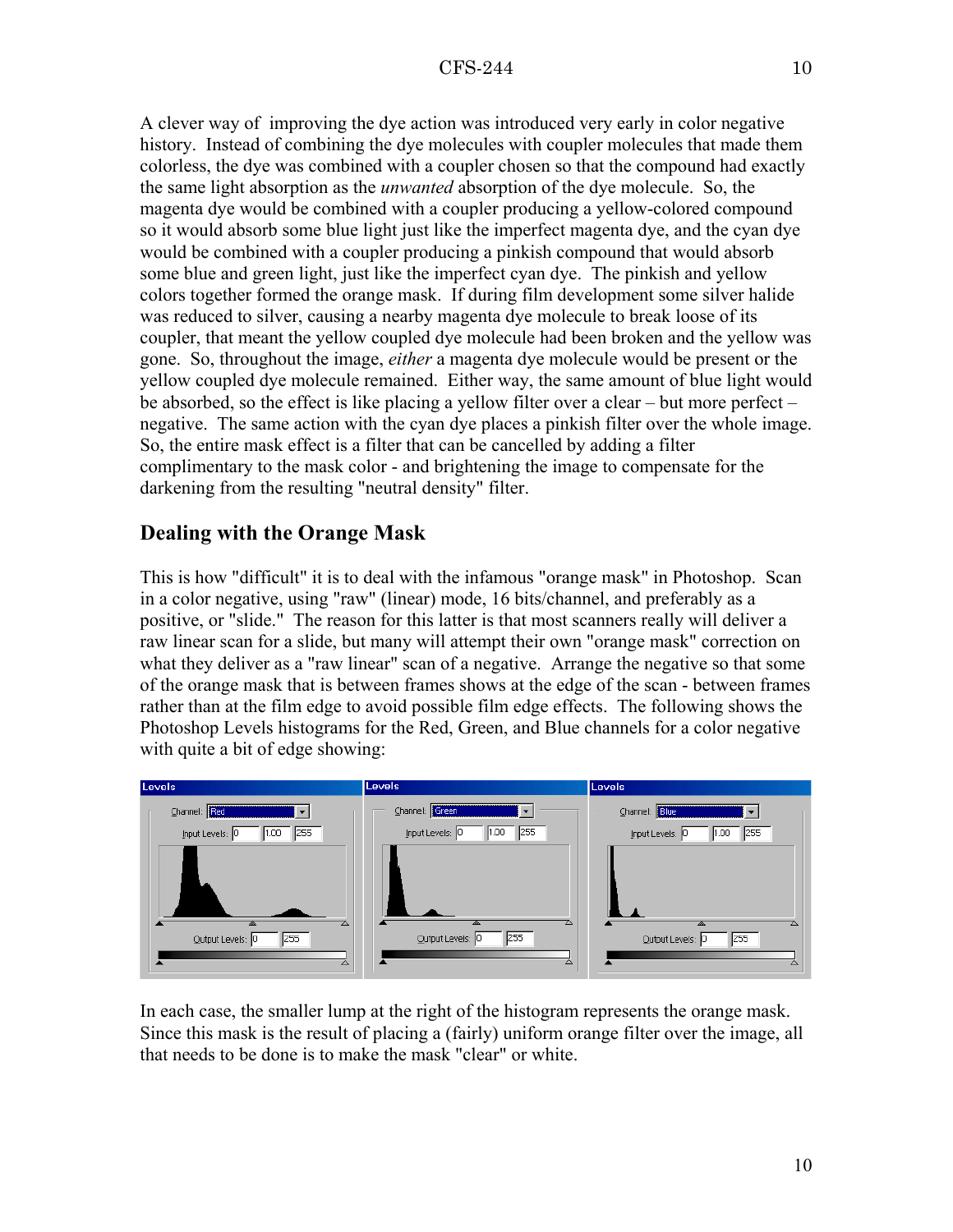| Levels                                                                                                | <b>X</b> Levels                                                                                                                                                                                      | $\vert x \vert$                                                               |
|-------------------------------------------------------------------------------------------------------|------------------------------------------------------------------------------------------------------------------------------------------------------------------------------------------------------|-------------------------------------------------------------------------------|
| Channel: RGB<br>$\vert \cdot \vert$<br>255<br>Input Levels: 0<br>1.00<br>255<br>Output Levels: 0<br>△ | Channel: RGB<br>$\blacktriangledown$<br>ОК<br>255<br>Input Levels: 3<br> 1.00<br>Cancel<br>Load<br>Save<br>Auto<br>المالة للساء بربيب<br>Options<br>255<br>Output Levels: 0<br>$\nabla$ Preview<br>▴ | OK<br>Cancel<br>Load<br>Save<br>Auto<br>Options<br>△<br>$\nabla$ Preview<br>△ |
|                                                                                                       | <b>Hist</b>                                                                                                                                                                                          | <b>Hist</b><br>┲                                                              |

In the above illustration, at left is the Photoshop Levels showing RGB, and below the dialog box a small portion of the color negative image can be seen, with the orange mask at the edge. To correct the orange filter, we click the highlight button, the rightmost eyedropper<sup>1</sup>. Click on the orange mask and get a reasonably stable setting. The mask will be mostly white, and the correction for the "orange mask" is completed. This is true whether the orange mask really is orange, or if it is bluish, reddish, or some other color, as is the case for some varieties of color negative. Very easily done. The problems in dealing with color negatives lie elsewhere. Incidentally, the "spiny" histogram on the right is due to the fact that Photoshop uses 8-Bits/Channel values for intermediate histogram calculation even when the image is 16-Bits/Channel. The histogram of the image is smooth when viewed after actual conversion, as shown below.

The result of removing the mask is shown below:

 $\overline{a}$ 



<sup>&</sup>lt;sup>1</sup> To use the highlight eyedropper properly, be certain this button is set to pure white,  $(R, G, B)$  = (255,255,255), which is the default value. This may be checked in the dialog box obtained by doubleclicking the highlight button. Also, prior to calling the Levels tool, be certain that the eyedropper selection tool is set to sample a 5x5 area rather than 3x3 or single point. This can be done by clicking the eyedropper in the "Tools" box and setting the "Sample Size:" The exact method varies with the version of Photoshop. Finally, prior to calling up the Levels tool it is wise to zoom in, select a portion of the edge and apply a gaussian filter to it, enough to make it fairly uniform (typically 5 pixels or so), then deselect. Be sure the selected area is well within the uniform edge mask so that non-mask areas do not get blurred into the sample. Sample from this more thoroughly mixed area when correcting for the mask. With very grainy negatives this blurring becomes more necessary.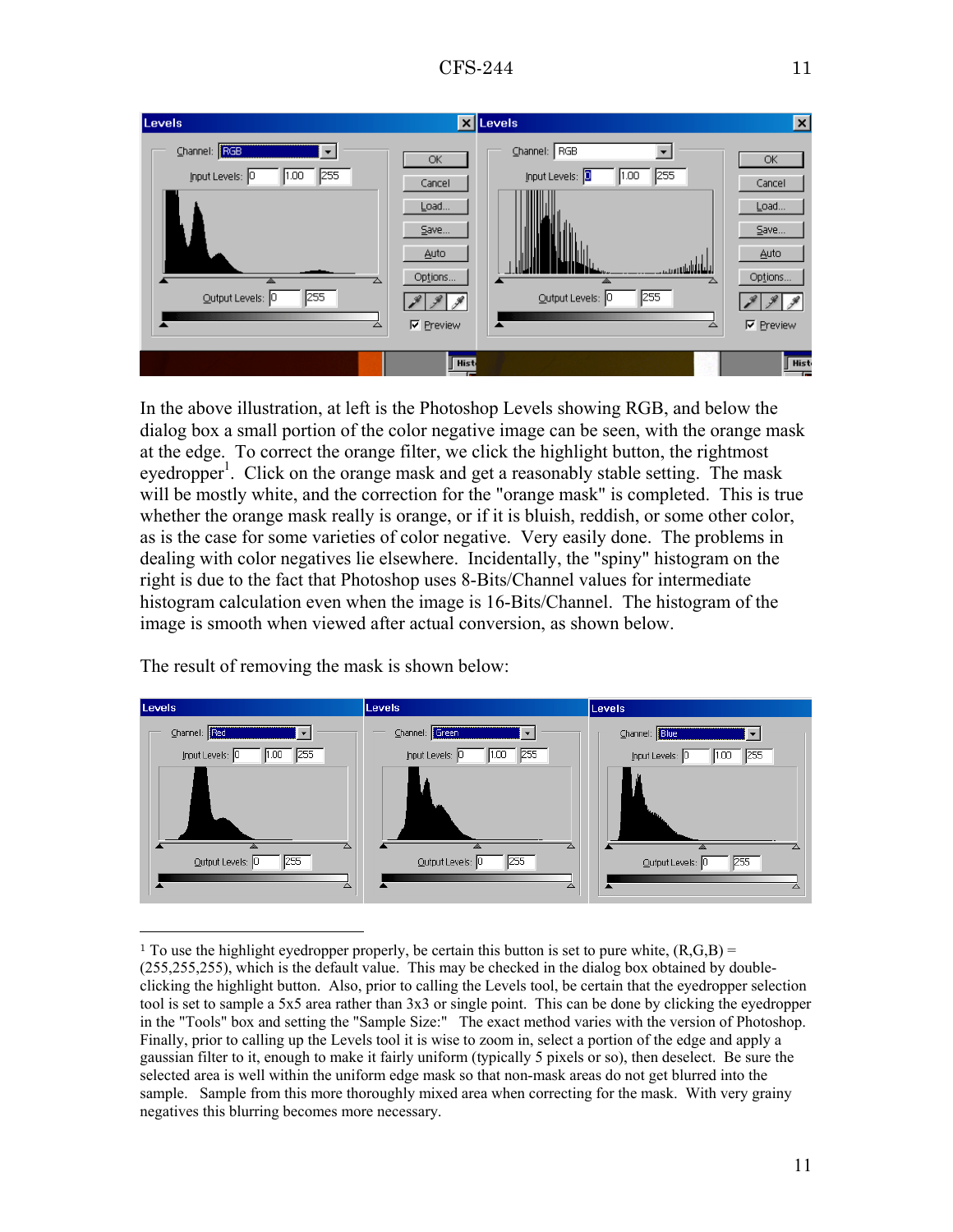We have cropped off the now clear mask before taking the Levels histograms - it would have shown up as a half-lump at the very right of each histogram. Note that there is very little on the right hand side of the histograms. This is exactly what should be expected. Earlier we learned that the lighter areas of the negative, to the extent of the rightmost 3/4ths, represent just the very darkest shadows of the positive image, the first four steps of gray in a 100 step uniform scale. Note, however, that this usually long tail is "gathered up" by the inverse relationship and collectively is very important to shadow detail. One problem we have noted with some scanner software we have worked with is that it seems to work on the theory that if there is very little in the negative histogram, it should be trimmed, so some scanners will return an image with the following histograms as a "linear raw" negative!



All we can say is that such scans will lack shadow detail, are not "raw," and may not be linear. Without knowing precisely what has been done, the user is left with an image that is impossible to accurately convert to a positive image. The best one can do with such a scan is to guess.

# **Real World Film Negative Inversion**

To better understand the properties of the negative-positive film system, reconsider the basic equation:

$$
\frac{J_{P}}{J_{PR}} = \left(\frac{J_{N\!N}}{J_{N}}\right)^{\!\gamma_{P}}
$$

For actual applications there is no need to separate out  $J_{PR}$  and  $J_{NN}$ , so this can be reduced to:

$$
\boldsymbol{J}_{P}=\frac{\boldsymbol{K}}{\boldsymbol{J}_{N}^{\gamma_{P}}}
$$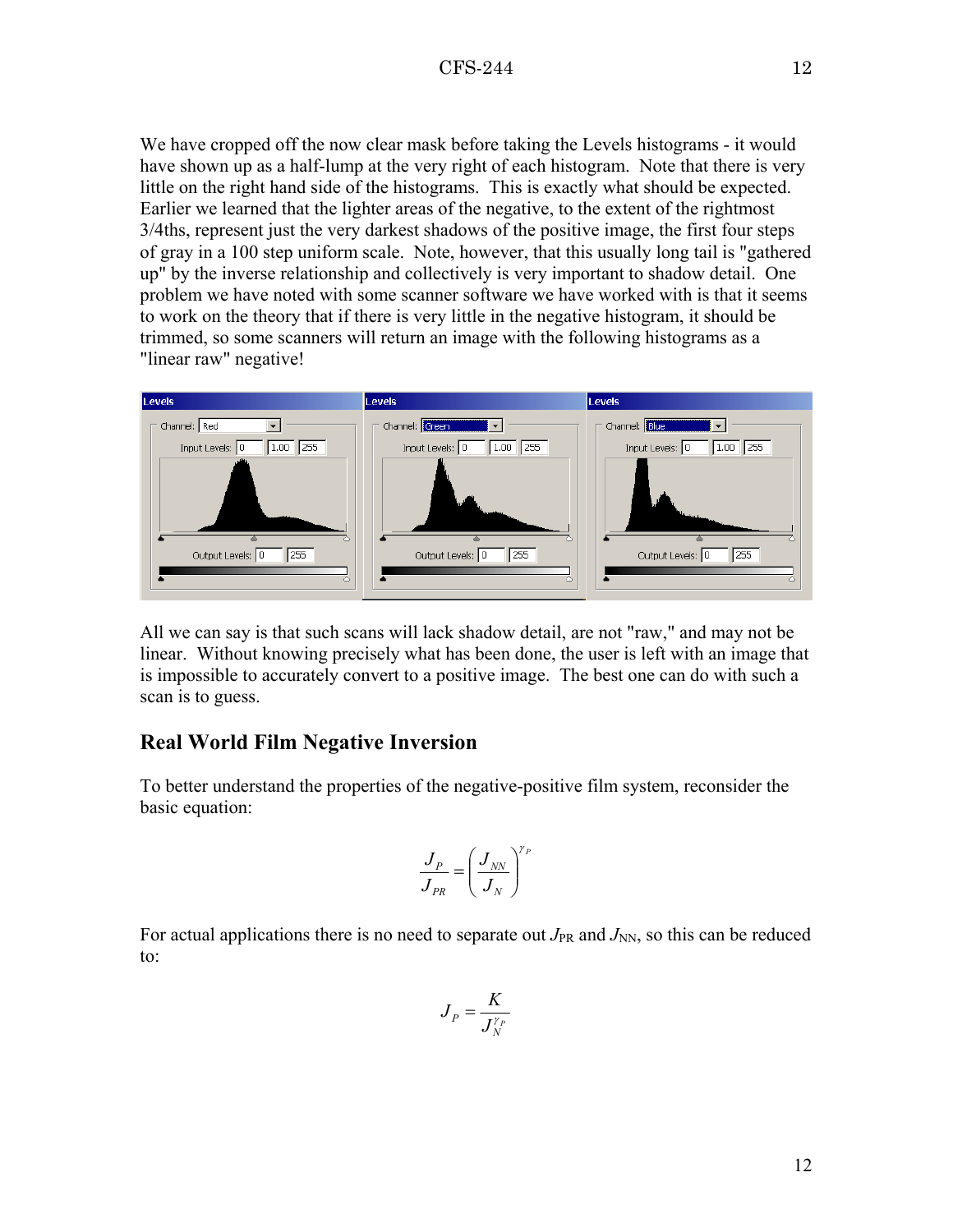This inverse relationship has a very interesting property relative to the action of filters. Suppose we have a *negative* which has a histogram like the following:



There appears to be nothing on the right hand side of this histogram, so let us move over the right hand Highlights slider until it meets the data. As we have learned previously, the Highlights slider is equivalent to a filter and/or a change in overall illumination and merely multiplies all the  $J_N$ 's by a constant factor. Moving that slider is exactly what happened above to the individual color channels to remove the orange mask filter. Thus, the action of moving the highlights slider is exactly the same as changing *K* in the above equation. Now consider the situation where we are looking at the histogram of a positive image, intending to move the highlights slider to apply a filter and/or a change in overall illumination. This will multiply all the  $J_P$ 's by a constant factor. So again the action of moving the highlights slider is to *change the K* in the above equation. Whether we are working with the negative or the positive image, the action of moving the highlights slider is to change  $K$ , so filters can be applied to either the positive or the negative as is convenient for the required numerical operations.

Now we are equipped to experiment with a real photographic negative in Photoshop. The image for this experiment should contain a gray scale and the same gray scale should be available for direct comparison. For the purpose of illustration, we used a very old test negative which included the image of a Kodak test booklet which we still have:

We scanned the negative as a slide in raw mode using a Minolta Dimage Scan Multi PRO film scanner and removed the orange mask as described above. We then used the Photoshop Curves tool to adjust the negative to match the positive. This was done using a visual comparison with the gray scale in the original book and also numerically against a positive scan of the book produced by a Hewlett Packard Scanjet 4670 flatbed scanner. The two methods produced very similar correction curves and the comparison with the scanned image is shown below: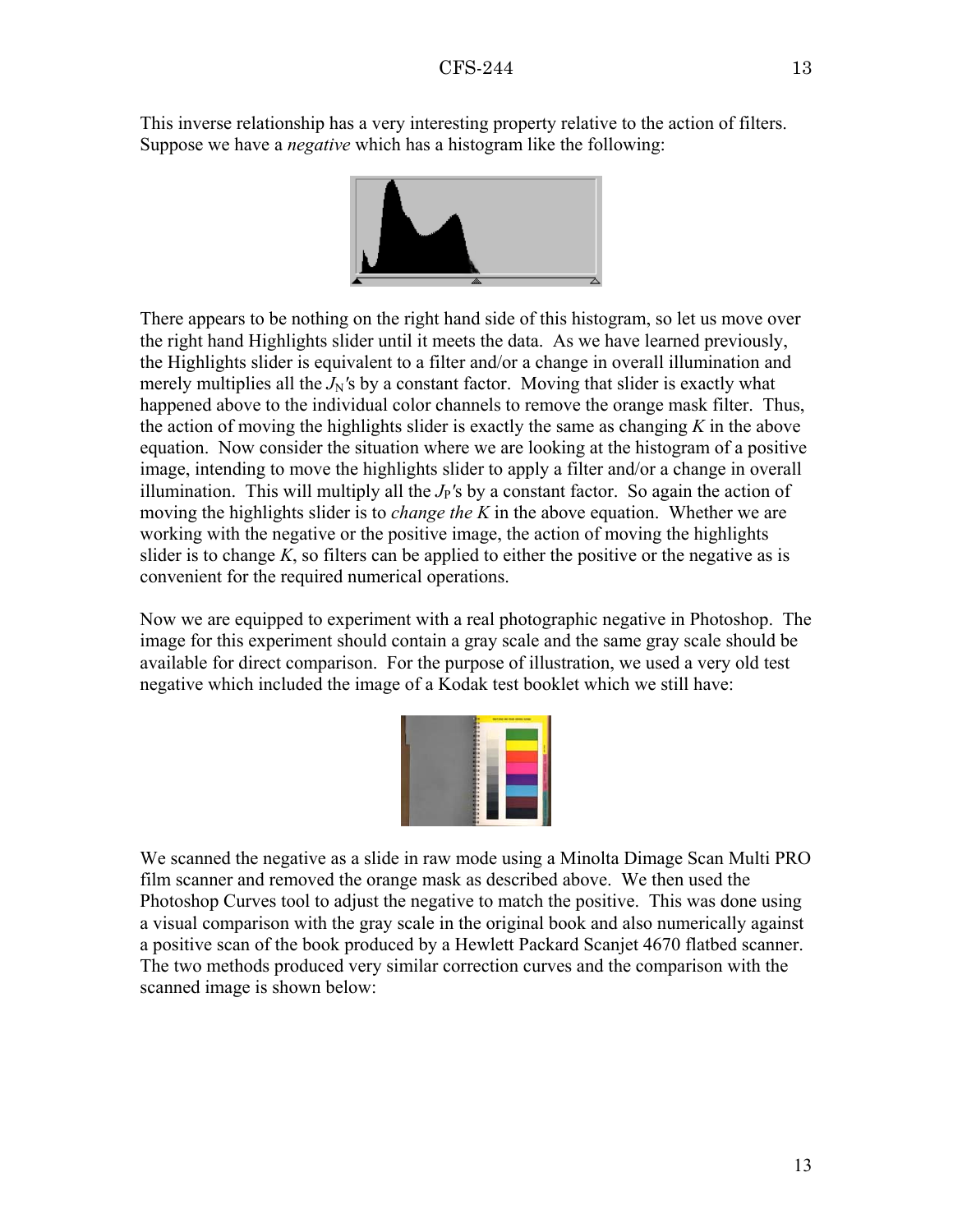

This curve was determined using a PC computer which has an operating display gamma of 2.2. That is, what is stored as the computer image is "gamma adjusted"

*c*  $P = \left[ \frac{\overline{J}^{\gamma} P}{J^{\gamma} N} \right]$  $J_P^* = \left[\frac{K}{\sigma_Y}\right]^\gamma$  $\frac{1}{\gamma_P}$  $\rfloor$  $\left|\frac{K}{I^{\gamma_P}}\right|$ L  $\gamma_p = \left| \frac{K}{I^{\gamma_p}} \right|^{\epsilon}$  where  $\gamma_c = 0.45$ . The real  $J_p = \left[ J_p^* \right]^{1/\gamma_c}$ . Correcting the above curve for this

gamma gives a curve that looks like:



This curve can be closely matched with  $\gamma_P = 2.0$  and  $K = 0.0085$ . Table 3 below represents this real negative to positive inversion in the same format that we used above, going from scene to negative to positive.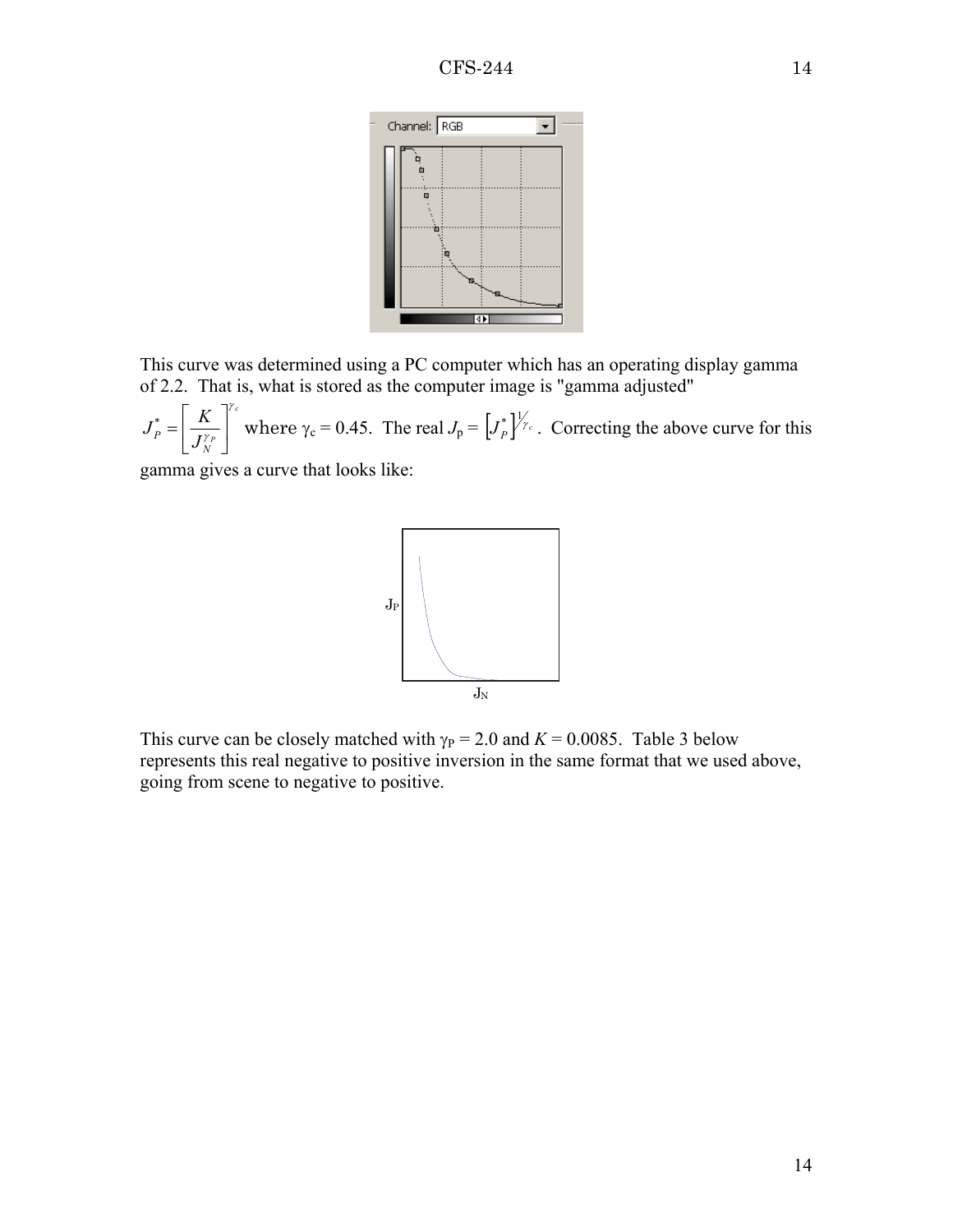| Table 3                                                |
|--------------------------------------------------------|
| From Scene through Negative to Positive                |
| For $\gamma_N = 0.5$ , $\gamma_P = 2$ and $K = 0.0085$ |

| $L_{\rm S}$ * | $J_{\rm S} = [Y/Y_{\rm n}]_{\rm S}$ | $d_N$       | $J_{\rm N}$ | $L_{\rm N}$ * | $d_{\rm P}$ | $J_{\rm P} = [Y/Y_{\rm n}]_{\rm P}$ | $L_{\rm P}$ *  |
|---------------|-------------------------------------|-------------|-------------|---------------|-------------|-------------------------------------|----------------|
| 100           | 1                                   | 1.035291    | 0.092195    | 36.403602     | 0           |                                     | 100            |
| 96            | 0.900078                            | 1.012431    | 0.097178    | 37.331172     | 0.045720    | 0.900078                            | 96             |
| 92            | 0.807044                            | 0.988739    | 0.102627    | 38.309807     | 0.093103    | 0.807044                            | 92             |
| 88            | 0.720653                            | 0.964154    | 0.108604    | 39.344373     | 0.142274    | 0.720653                            | 88             |
| 84            | 0.640658                            | 0.938604    | 0.115185    | 40.440407     | 0.193374    | 0.640658                            | 84             |
| 80            | 0.566813                            | 0.912010    | 0.122459    | 41.604249     | 0.246560    | 0.566813                            | 80             |
| 76            | 0.498872                            | 0.884285    | 0.130531    | 42.843192     | 0.302010    | 0.498872                            | 76             |
| 72            | 0.436590                            | 0.855328    | 0.139532    | 44.165676     | 0.359926    | 0.436590                            | 72             |
| 68            | 0.379720                            | 0.825022    | 0.149616    | 45.581533     | 0.420536    | 0.379720                            | 68             |
| 64            | 0.328017                            | 0.793239    | 0.160976    | 47.102294     | 0.484104    | 0.328017                            | 64             |
| 60            | 0.281233                            | 0.759824    | 0.173851    | 48.741587     | 0.550933    | 0.281233                            | 60             |
| 56            | 0.239124                            | 0.724602    | 0.188537    | 50.515658     | 0.621376    | 0.239124                            | 56             |
| 52            | 0.201443                            | 0.687367    | 0.205415    | 52.444047     | 0.695847    | 0.201443                            | 52             |
| 48            | 0.167945                            | 0.647874    | 0.224971    | 54.550509     | 0.774834    | 0.167945                            | 48             |
| 44            | 0.138382                            | 0.605830    | 0.247839    | 56.864252     | 0.858920    | 0.138382                            | 44             |
| 40            | 0.112510                            | 0.560886    | 0.274862    | 59.421667     | 0.948810    | 0.112510                            | 40             |
| 36            | 0.090082                            | 0.512609    | 0.307179    | 62.268762     | 1.045364    | 0.090082                            | 36             |
| 32            | 0.070852                            | 0.460465    | 0.346365    | 65.464711     | 1.149650    | 0.070852                            | 32             |
| 28            | 0.054574                            | 0.403783    | 0.394655    | 69.087115     | 1.263016    | 0.054574                            | 28             |
| 24            | 0.041002                            | 0.341694    | 0.455309    | 73.240119     | 1.387194    | 0.041002                            | 24             |
| 20            | 0.029891                            | 0.273057    | 0.533265    | 78.067345     | 1.524466    | 0.029891                            | 20             |
| 16            | 0.020993                            | 0.196329    | 0.636314    | 83.773487     | 1.677924    | 0.020993                            | 16             |
| 12            | 0.014064                            | 0.109341    | 0.777427    | 90.662344     | 1.851900    | 0.014064                            | 12             |
| 8             | 0.008856                            | 0.008920    | 0.979669    | 99.208499     | 2.052740    | 0.008856                            | 8              |
| 4             | 0.004428                            | $-0.141600$ | 1.385465    | 113.31726     | 2.353772    | 0.004428                            | $\overline{4}$ |
| 1             | 0.001107                            | $-0.442630$ | 2.770929    | 146.92953     | 2.955832    | 0.001107                            | 1              |
|               |                                     |             |             |               |             |                                     |                |

There is one area in which Table 3 differs from the previous theoretical tables. Full representation of the deepest shadows in the scene requires negative densities that are less than zero, or  $J_N$ 's that are greater than one. These are impossible requirements and thus this negative theoretically can not represent the deepest shadow detail - it is underexposed.



Positive Intensity Ratio versus Negative Intensity Ratio For  $\gamma_N = 0.5$ ,  $\gamma_P = 2$  and  $K = 0.0085$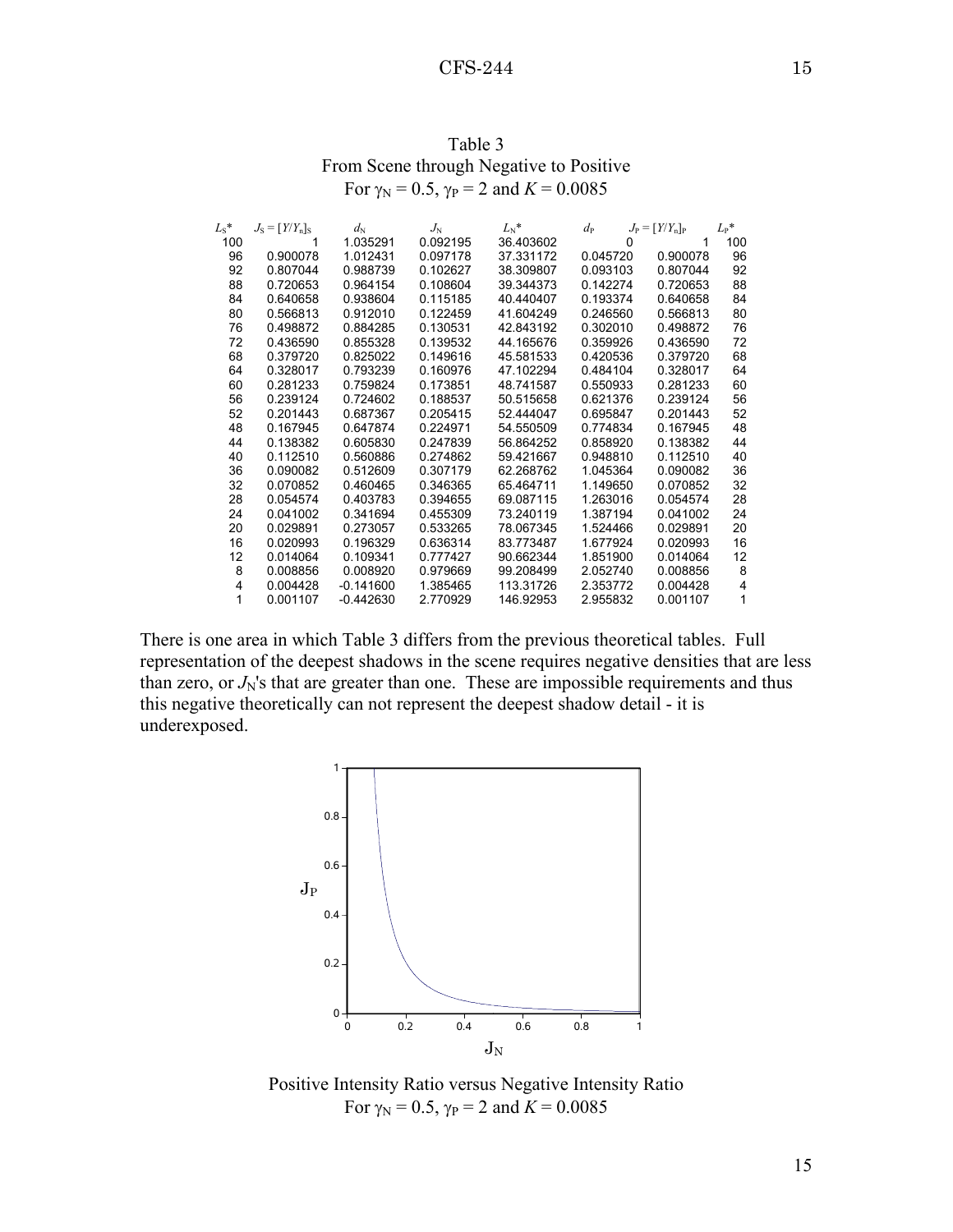These tests above were done measuring and judging a gray scale in general. It is possible, of course, to do the same thing to the individual primaries, red, green, and blue, finding a separate value of  $\gamma_P$  and *K* for each. In fact, there sometimes is an intentional manufacturing difference in the  $\gamma_P$ 's for each color. This can be measured if there are gray scale images for the particular film type, and it can be visually estimated if several negatives of the film type are available for test, and it is found that, for example, the shadows run too blue in all of them while the highlights run too yellow. The *K* values will naturally tend to differ for the three colors, as the relative adjustment of the *K*'s is the adjustment of overall color balance.

### **The Limits on K**

The above example shows that there are limits on the value of *K*. When *K* is outside these limits the negative image is either under- or overexposed and the resulting positive image will lack either shadow or highlight detail. These limits depend upon  $d_{Pmax}$ , the maximum density range expressible in the positive image, and  $d_{Nmax}$ , the maximum density range of which the negative material is capable.

The operating relationship is:

$$
\boldsymbol{J}_P = \frac{\boldsymbol{K}}{\boldsymbol{J}_N^{\gamma_P}}
$$

To represent the complete density range of the positive image, at one limit the minimum expressible  $J_{\text{Pmin}} = 10^{-d_{\text{Pmax}}}$  will correspond to a density in the negative of zero, or  $J_{\text{N}} = 1$ . Thus:

$$
K_{\text{max}} = J_{P \text{min}} = 10^{-d_{P \text{max}}}
$$

At the other extreme, the positive density of zero, or  $J_P = 1$ , must occur at or above a negative density  $J_{\text{Nmin}} = 10^{-d \text{inmax}}$ , so:

$$
1 = \frac{K_{\min}}{J_{N \min}^{\gamma_p}}
$$
  

$$
K_{\min} = J_{N \min}^{\gamma_p} = 10^{-\gamma_p d_{N \max}}
$$

So for full range coverage

$$
10^{-\gamma_p d_{N\max}} = J_{N\min}^{\gamma_p} \le K \le J_{P\min} = 10^{-d_{P\max}}
$$

Note that if  $\gamma_P = 1$  and  $d_{Pmax} = d_{Nmax}$  there is only one value of *K* that works to give full range coverage. Normally  $\gamma_P > 1$ , and enough greater than one that even though typically  $d_{\text{Pmax}} > d_{\text{Nmax}}$ , there remains a substantial range of values over which *K* can range and still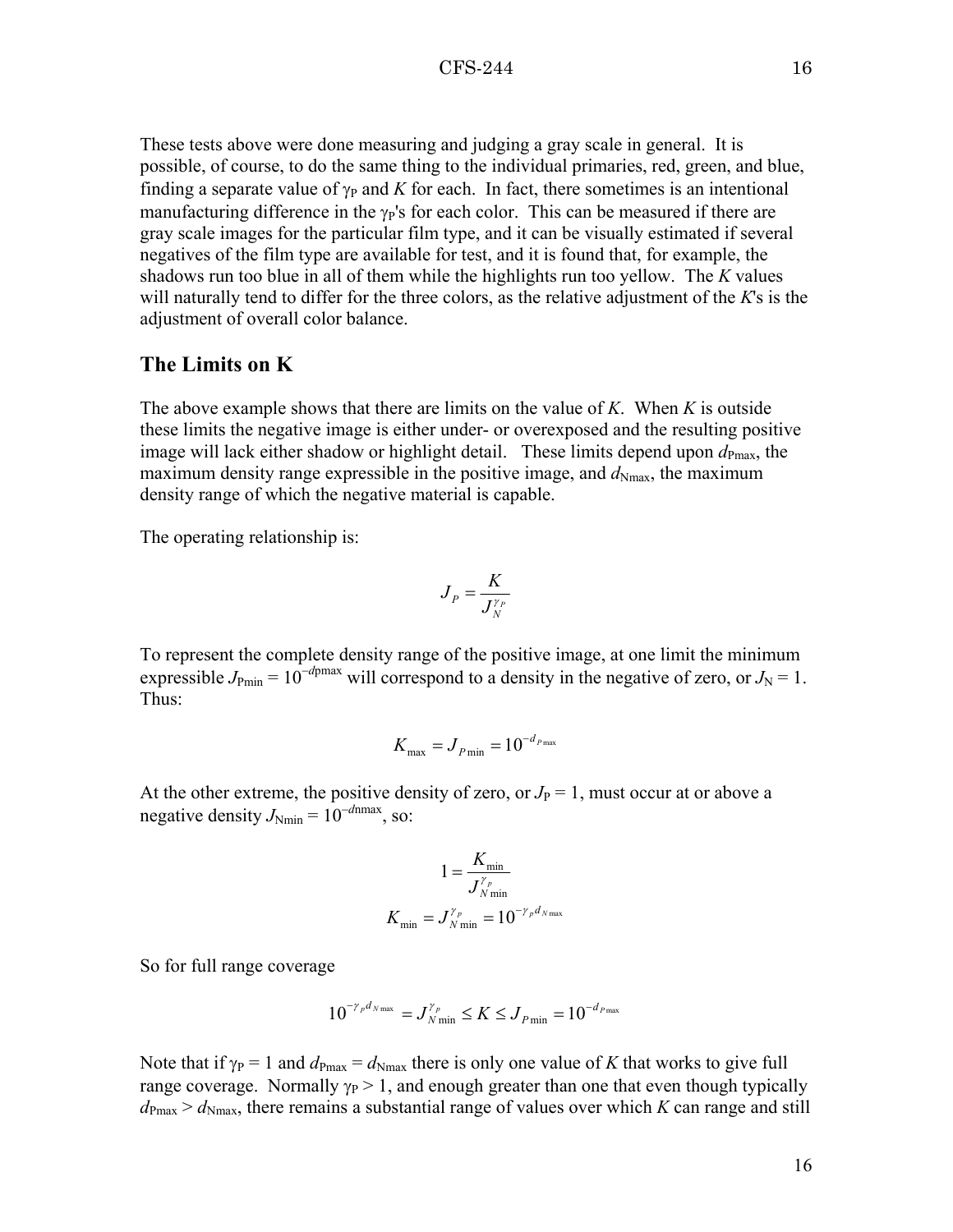give full dynamic range coverage. For example, with  $\gamma_P = 2$ , if we assume that  $d_{Pmax} =$  $d_{Nmax} = 3$ , the approximate range represented by the CIE  $L^*$  "lightness" function the mimics the behavior of the human eye, we find that the range is:

$$
0.000001 \leq K \leq 0.001
$$

which is a substantial range of values.

For some additional perspective on this, the *K* for both Table 1 and Table 2 was 0.001107, the high end of the range. In those tables the assumed  $d_{\text{Nmax}}$  was 2.95, just slightly shy of the 3 assumed in the above paragraph.

### **Digital Limitations on K**

The negative to positive conversion involves taking a power, taking an inverse of that, and then taking that result to a power. While such operations are trivial and quite precise on the double precision floating point digital arithmetic commonly used on computers, these same operations are problematical when using fixed point arithmetic of fairly low precision, as is commonly the case in working with digital images. Some problems remain even if the actual calculations are done precisely and the low precision fixed point is used only for image storage.

The complete transformation between negative and positive images is:

$$
\boldsymbol{J}^{\ast}_{P}=\hspace{-0.1cm}\left[\frac{K}{\boldsymbol{J}^{\gamma_{P}}_{N}}\right]^{\hspace{-0.1cm}\gamma_{c}}
$$

where  $\gamma_c$ , the "gamma adjustment," is usually 0.45 for PCs and 0.56 for Macs. When working with negatives, the *J* 's are typically stored in 16-bit unsigned integers, thus limited to integer values between 0 and  $2^{16} - 1$  (= 65535), where the integer is understood to be divided by 65535 to obtain *J*. Eventually, the *J'*s are usually converted to 8-bit integers, limited to values between 0 and  $2^8 - 1$  (= 255) where the integer is understood to be divided by 255 to obtain *J*. Two different problems can occur, for values near  $J_P^* = 1$  and for values near  $J_P^* = 0$ . For the purposes here we will define *j* as the integer part of 65535 *J.*

First, near  $J_P^* = 1$  ( $j_P^* = 65535$ ) the possible values thin out. That is, two successive integer values *j*<sub>N</sub> and *j*<sub>N</sub> + 1 will produce widely spaced values *j*<sup>\*</sup> and *j*<sup>\*</sup> − *m*. To produce an image without visible "stair steps" in its tonal range, it is desirable that  $m \leq$ 256 so that in the 8-bit version of  $J_P^*$ , all values 0 to 255 will be possible. To determine this, start with

$$
\boldsymbol{J}_P^*=\!\left[\frac{\boldsymbol{K}}{\boldsymbol{J}_N^{\gamma_P}}\right]^{\!\gamma}
$$

*c*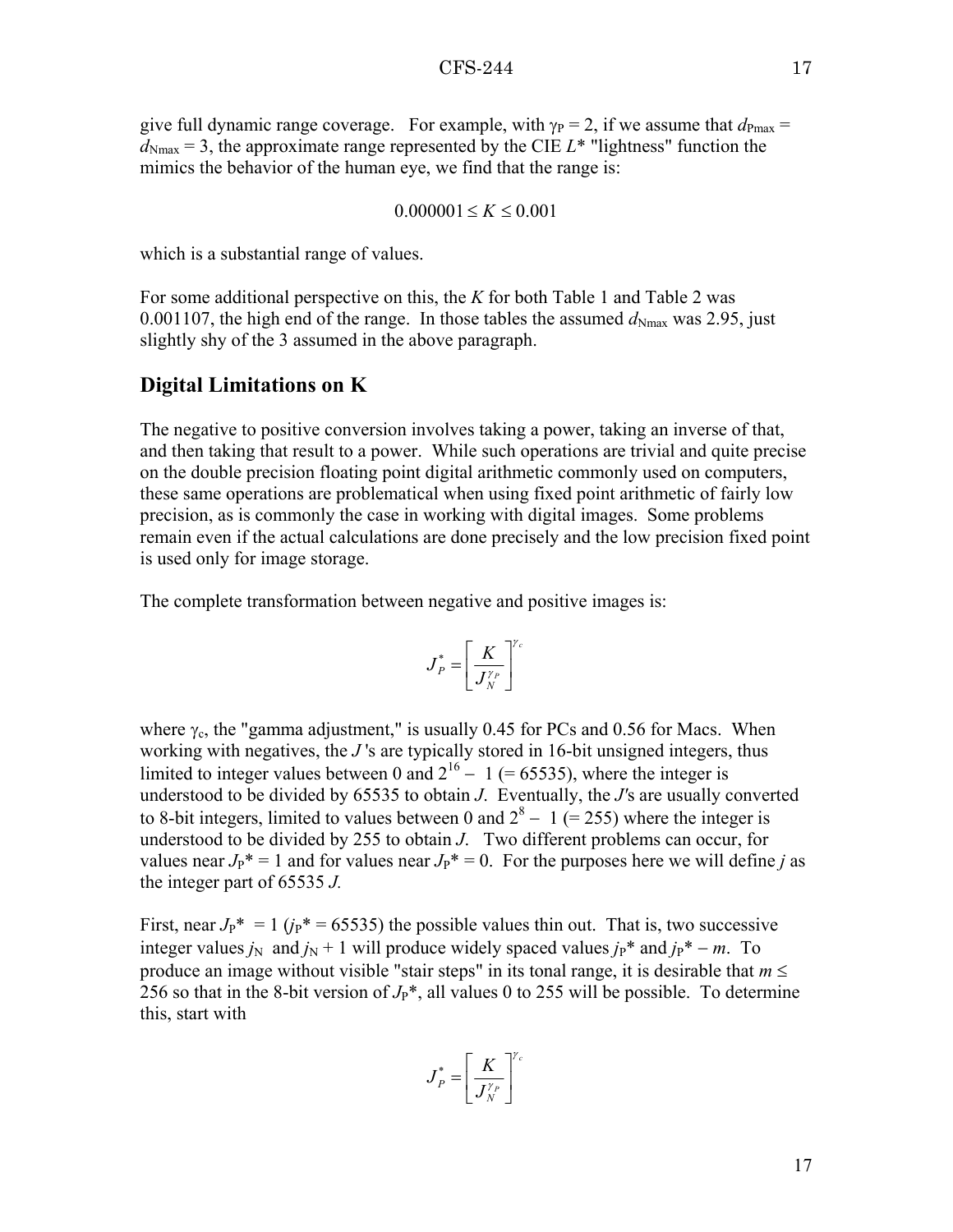$$
J_P^* = K^{\gamma_c} J_N^{-\gamma_c \gamma_p}
$$

The problem will occur where  $J_P^* = 1$ :

$$
1 = K^{\gamma_c} J_N^{-\gamma_c \gamma_p}
$$

$$
J_N = K^{\frac{1}{\gamma_p}}
$$

Find the rate of change in  $J_P^*$  with respect to  $J_N$ :

$$
\frac{dJ^*_P}{dJ_{_N}}\!=\!-\!\gamma_{_C}\!\gamma_{_P} K^{\gamma_{_C}} J_{_N}^{-\gamma_{_C}\!\gamma_{_P}-1}
$$

substitute the value of  $J_N$  where  $J_P^* = 1$ , and the absolute value of that derivative must be less than 256; that is, 1 step in 65535 for  $J_N$  must lead to no more than 1 step in 255 in  $J_P^*$  (which is 256 steps in 65535 in  $J_P^*$ ):

$$
256 > \gamma_c \gamma_p K^{\frac{\gamma_c + \frac{-\gamma_c \gamma_p - 1}{\gamma_p}}{\gamma_c}} = \gamma_c \gamma_p K^{\frac{-\frac{1}{\gamma_p}}{\gamma_p}}
$$

$$
\left[\frac{256}{\gamma_c \gamma_p}\right]^{-1} < K^{\frac{1}{\gamma_p}}
$$

$$
K > \left[\frac{256}{\gamma_c \gamma_p}\right]^{-\gamma_p}
$$

For the values used above,  $\gamma_P = 2$  and  $\gamma_c = 0.45$ , this gives  $K > 0.0000124$ , so that there might be stair-stepping in the highlights for a conversion toward the lower end of the range of *K* we gave for  $\gamma_P = 2$  example above. This situation should be rare, but might occur for a very heavy negative. There appears to be no generalized remedy when it does occur (beyond dithering, which should be a last resort).

# **Shadow Treatment, Low**  $J_P^*$

The second problem occurs near  $J_P^* = 0$  ( $j_P^* = 0$ ), where high values of  $J_N$  cannot possibly produce the lowest values of  $J_P^*$ .

$$
\boldsymbol{J}_P^* = \left[ \frac{K}{J_N^{\gamma_P}} \right]^{\gamma_c}
$$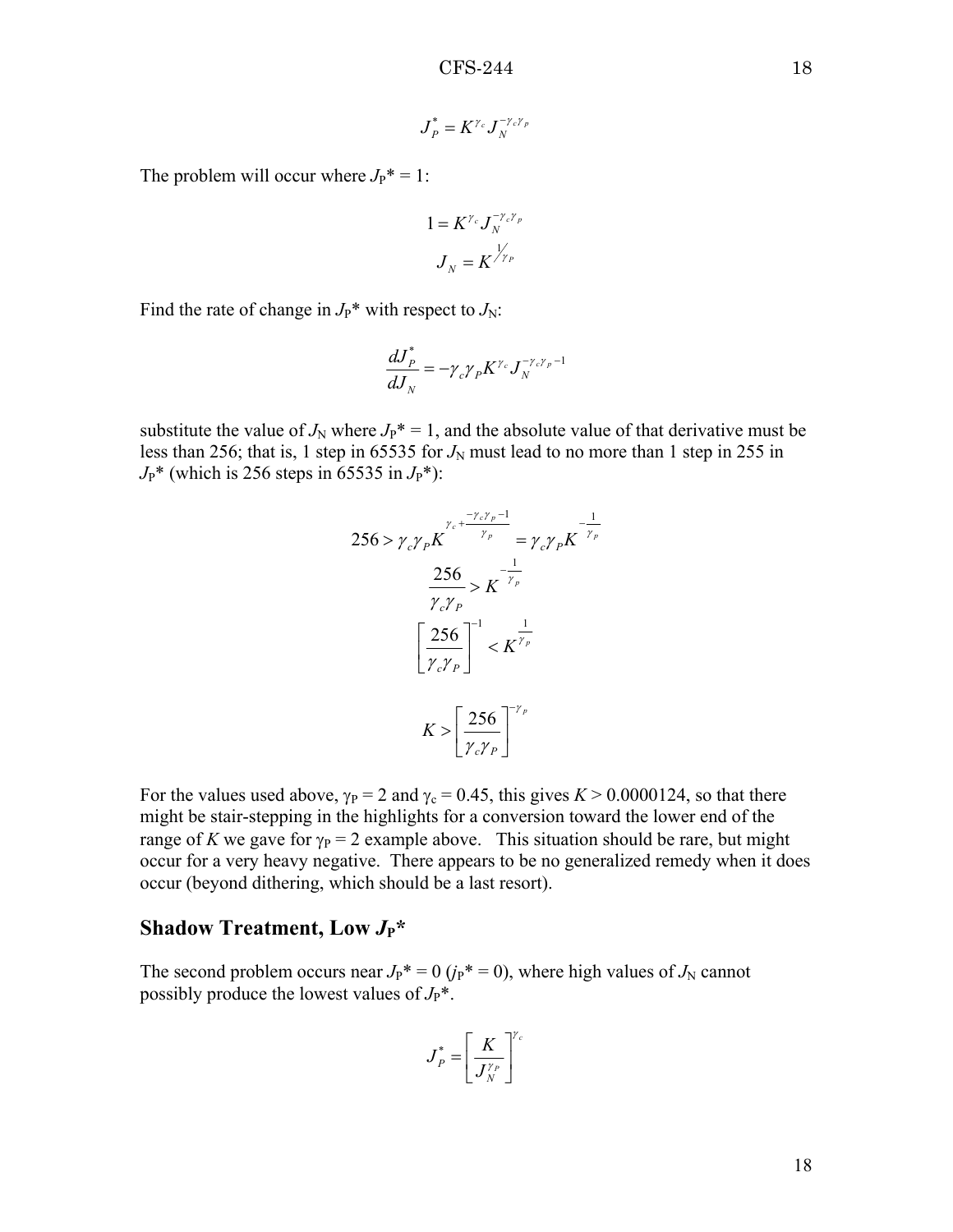The highest possible value of  $J_N$  is 1, so

$$
\boldsymbol{J}^*_{P\min} = \boldsymbol{K}^{\gamma_c}
$$

Obviously, that cannot be zero and to have  $j^*_{\text{Pmin}} = 1$  (or  $J^*_{\text{Pmin}} = 1/65535$ ) would require that for the example  $K = (1/65535)^{2.2} = 2.5 \times 10^{-11}$ , which is way out of the practical range. For practical purposes, as above, it would be desirable to have  $j^*_{\text{Pmin}} = 257$  (or  $J^*_{\text{Pmin}} =$ 1/255). Then  $K = (1/255)^{2.2} = 0.000005$ , which is still so low that it excludes most of the practical range for the example case. In fact, we find that at the upper end of the range in the example case  $K = 0.001$  which leads to  $J^*_{\text{Pmin}} = 11/255$ , so that there can be no detail in the deep shadows represented by the first 10 counts in the 0 - 255 range of an 8-bit image with a conversion *K* that large. In our underexposed test case, we found that  $K =$ 0.0085, which leads to  $J^*_{\text{Pmin}} = 30/255$ , even worse.

This can present a serious problem, sometimes making it impossible to get deep shadows from a negative. It should be pointed out in passing that most of this problem is due to the "gamma correction," that is,  $J_P^* = J_P^{\gamma_c}$ . In CFS-243, *Maintaining Color Integrity in Digital Photography* we mentioned that the "Levels" gamma correction in Photoshop is incorrect for gammas around the value of  $\gamma_c = 0.45$  (or 2.2 in Photoshop convention), and we believe this error is really intended to be a makeshift correction for the problem we are dealing with here.

While there is no completely accurate solution to this problem when it occurs, there is a practical work-around. For the work-around, we will adjust  $J_P$  instead of  $J_P^*$  in order to lessen the distortion of the colors in the shadows. This color distortion effect is explained fully in CFS-243.

We can adjust  $J_P$  so that the minimum will be zero:

$$
J_{\text{Pad}j}^* = \left[ \frac{J_p - J_{\text{P}}}{1 - J_{\text{P}}}
$$

Note that to use this form we must use  $J_{\text{Pmin}}$  instead of  $J^*_{\text{Pmin}}$  in order to properly match  $J_P$ . Thus if we choose to take  $J_{Pmin}$  where  $J_N = 1$ , then  $J_{Pmin} = K$ . In practical terms, it often makes more sense to find from histogram data the  $J_{Nmax}$  as the largest value for which there is a significant count of pixels. (Alternatively, above which the count of pixels is small enough to be ignored.) In doing this, it is well to remember that in this lightest area of the negative, a long range of brightnesses will represent just a short range of brightnesses in the darkest shadows of the positive, so a long span of nearly empty histogram cells is important to the shadow quality of the result. In any event, the relationship then becomes:

$$
J_{P\min} = \frac{K}{J_{N\max}^{\gamma_P}}
$$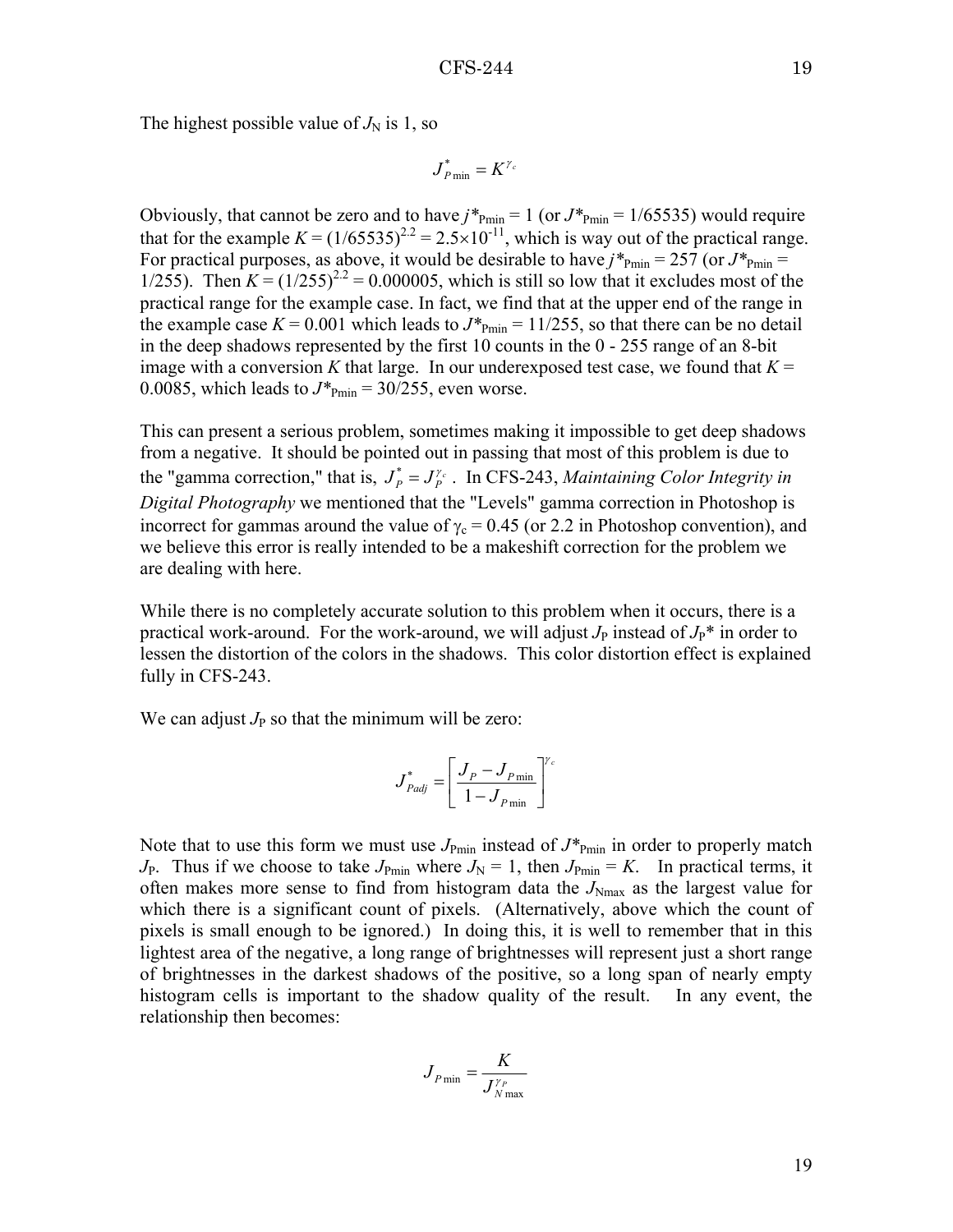The key to the success of this operation is to perform all the intermediate calculations in full double precision floating point arithmetic on the computer and never store an intermediate integer value of  $j<sub>P</sub>$ . That is, to perform the calculation as:

$$
J_{\text{Padj}}^{*} = \left[ \frac{\frac{K}{J_N^{\gamma_P}} - \frac{K}{J_{N \max}^{\gamma_P}}}{1 - \frac{K}{J_{N \max}^{\gamma_P}}} \right]^{\gamma_c}
$$

Note that in terms of computer operations, once  $K$ ,  $\gamma_P$ ,  $\gamma_c$ , and  $J_{Nmax}$  are known, a table corresponding to all 65536 possible values of  $J<sub>N</sub>$  can be formed and filled with the double precision computed values of  $J^*_{\text{Padi}}$ , so that the actual conversion of an image file can be done using the resulting lookup table.

Alternatively, an adjustment can be made that may be more accurate in terms of color integrity (although preliminary testing suggests that the changes in color would be essentially invisible in most cases). First, for the largest component, "*m*" of R, G, B, (that is, the smallest  $J_{Nq}$  where "q" is the color index) calculate:

$$
J_{Padj} = \left[ \frac{\frac{K}{J_{Nm}^{\gamma_P}} - \frac{K}{J_{Nm\max}^{\gamma_P}}}{1 - \frac{K}{J_{Nm\max}^{\gamma_P}}}\right]
$$

Note that this is *not* gamma adjusted. Then, also calculate the uncorrected values for each component:

$$
J_{Pq} = \frac{K}{J_{Nq}^{\gamma_P}}
$$

Note that although substitution tables are no longer possible, a set of four tables of double precision calculated values can be created and used. So, for the predominant primary *m*, and for color *q*, use:

$$
\boldsymbol{J}_{Pq}^{*}=\left[\boldsymbol{J}_{Padj}\frac{\boldsymbol{J}_{Pq}}{\boldsymbol{J}_{Pm}}\right]^{\gamma_{c}}
$$

This calculation preserves the ratios between the color components as they should be in the linear positive image, and thus is more accurate but slower to calculate. The entire calculation should be kept in double precision floating point until  $J^*$ <sub>P</sub> for the final image is stored.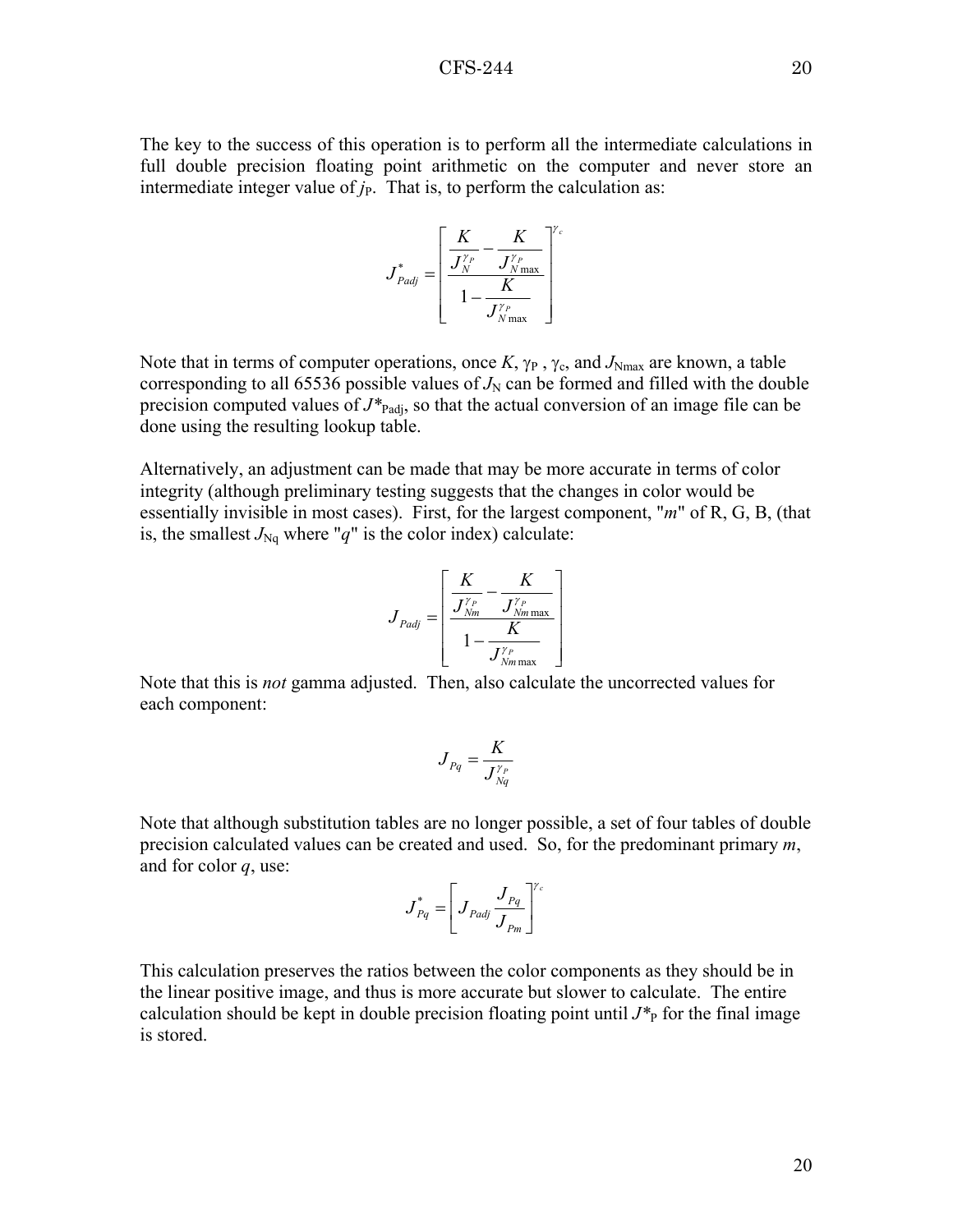### **Highlight Treatment, Low**  $J_N$

On most of the  $J_P$  versus  $J_N$  curves we have shown, at low  $J_N$ , there is a considerable gap between the curve and the axis even when it reaches  $J_P = 1$ . It appears like this gap might represent considerable loss in highlight detail, but that is mostly an illusion. This area of the curve is where the negative is at its greatest density, and that will normally not be full-scale of the scanner. Thus no pixels will have intensities for the lowest  $J_N$  values, and the "missing" values will not be a problem at all. The best approach is to find  $J_{Nmin}$ from histogram data, the lowest  $J_N$  for which there is a significant pixel count. The value of *K* can then be set to that  $J_P = 1$  at this  $J_N$ .

$$
K=J_{N\min}^{\gamma_P}
$$

This is the best starting value of *K*, and the minimum value which will retain all the shadow detail.

### **Final Summary**

The infamous "orange mask" that is so often blamed as the main source of difficulty in dealing with film negatives is actually very easily handled.

The relationship between the positive and negative images is an inverse one:

$$
\boldsymbol{J}_P^*=\!\left[\frac{\boldsymbol{K}}{\boldsymbol{J}_N^{\gamma_P}}\right]^{\!\gamma}
$$

*c*

Here  $\gamma_c$  is the "gamma adjustment" that is typically applied to images stored in PCs, and the star notation means that the positive image  $J^*$ <sup>p</sup> has been gamma adjusted. The real problem in dealing with negatives is in determining  $\gamma_P$  and *K*.  $\gamma_P$  should be nearly the same for all properly processed color negatives of a particular film type, although  $\gamma_P$  may be different for each of the three primary colors. It can be visually estimated by examining test images of a negative inverted to a positive, particularly if several tests are made and compared, but is more accurately estimated by comparison of an inverted image to a known final image. The correct estimation of  $\gamma_P$  is important to image color integrity, since this  $\gamma_P$  should be "matched" to the  $\gamma_N$  of the negative to get the colors correct.

The *K* regulates the overall lightness/darkness of the image. The best estimation or selection of *K* varies from negative to negative, even of the same negative type. Color negatives typically are designed with  $\gamma_N < 1$ , which gives them wider exposure latitude, and *K* is a measure of exposure. A starting value for *K* is  $K = J_{N_{\text{min}}}^{r_p}$ , and there are numerous constraints, adjustments, and calculation methods for *K* that arise from physical and numerical considerations.